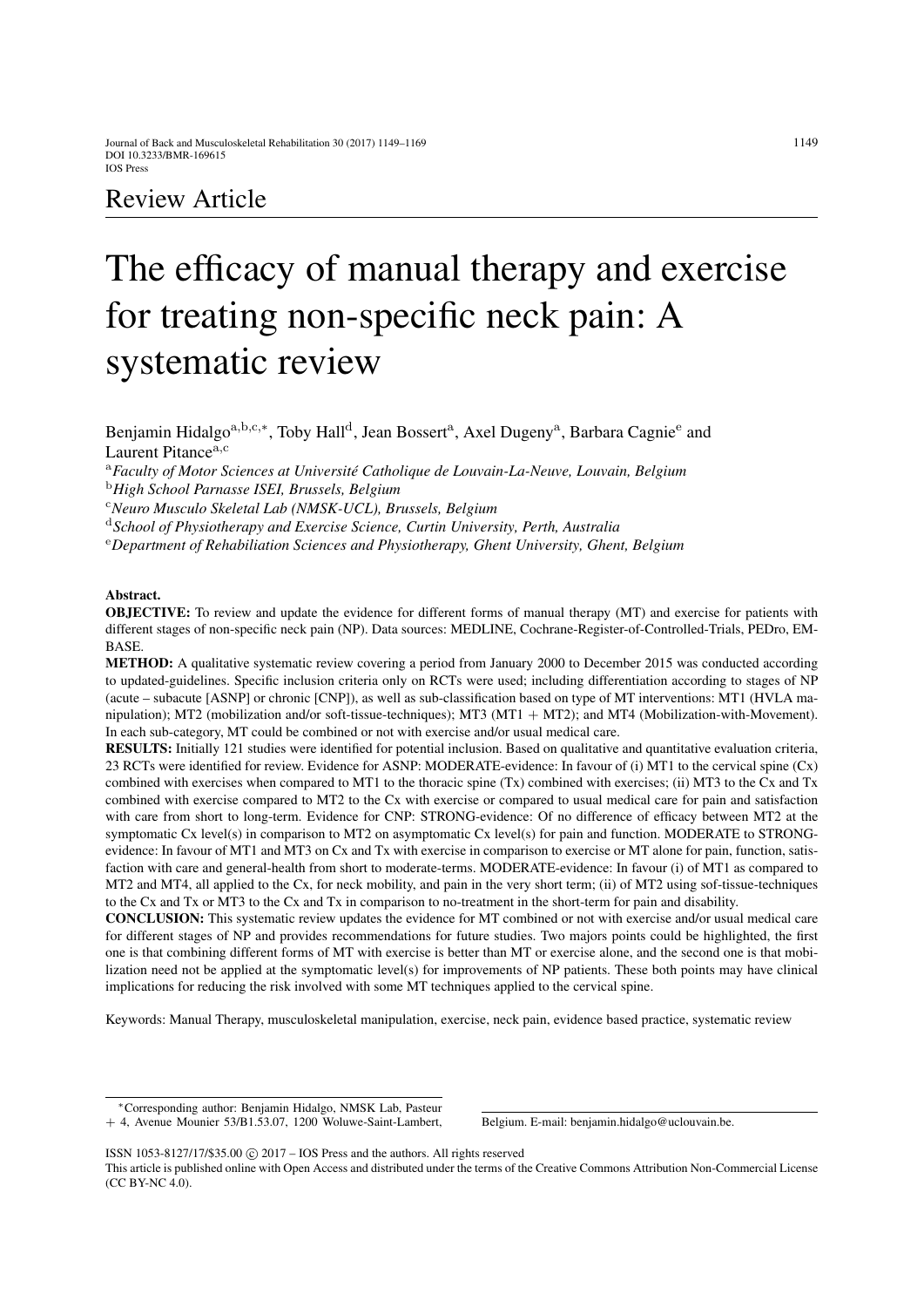# 1. Introduction

Non-specific neck pain (NP) is defined as pain in the posterior and lateral aspect of the neck between the superior nuchal line and the spinous process of the first thoracic vertebra with no signs or symptoms of major structural pathology and no or minor to major interference with activities of daily life as well as with the absence of neurological signs and specific pathologies; such as: traumatic sprain and fracture, tumour, infectious or inflammatory cervical spondylolysis, etc. [\[1](#page-14-0)[–9\]](#page-15-0). It accounts for around 25% of all outpatient visits to physiotherapy [\[1](#page-14-0)[–4\]](#page-15-1) with a lifetime incidence rate of 12 to 70% among the general population [\[2,](#page-15-2)[5](#page-15-3)[–9\]](#page-15-0), although men are less likely to be affected than women [\[8,](#page-15-4)[10–](#page-15-5)[13\]](#page-15-6). Most people with NP do not experience a complete resolution of symptoms with 50–85% reporting recurrence 1 to 5 years later [\[9\]](#page-15-0). Consequently, NP results in enormous healthcosts in terms of treatment, lost wages and work absenteeism [\[7,](#page-15-7)[10,](#page-15-5)[13\]](#page-15-6). Despite its major prevalence and socioeconomic consequences, NP is the "poor cousin" to low back pain in terms of research investigation [\[6,](#page-15-8)[7\]](#page-15-7). In most cases a specific diagnosis cannot be made and NP is labelled non-specific, because of the multifactorial etiology [\[9,](#page-15-0)[10,](#page-15-5)[14,](#page-15-9)[15\]](#page-15-10).

Within a "Bio-Psycho-Social" framework, a number of factors could be considered to contribute to NP. These include non-modifiable risk factors related to patho-anatomical features (e.g. history of trauma, age, gender and genetics) and adjustable risk factors, which are more related to psychosocial features (e.g. smoking, physical activity and sedentary life style, beliefs, coping style, expectations, and work satisfaction). These factors may also contribute to the transition from acute to chronic pain status [\[8](#page-15-4)[–11,](#page-15-11)[15,](#page-15-10)[16\]](#page-15-12).

Conservative treatments used to help manage NP are numerous and include usual medical care (UMC: i.e. face to face interview, education, reassurance, medication, ergonomic and stay active advice), various forms of exercise, massage, and acupuncture among others, but there is a lack of evidence regarding their relative efficacy [\[5](#page-15-3)[,7](#page-15-7)[,9\]](#page-15-0). Manual therapy (MT) is also an increasingly popular treatment available to people with NP and many countries include MT in national guidelines for treating musculoskeletal disorders [\[8,](#page-15-4) [17](#page-15-13)[,18\]](#page-15-14). In general terms, these treatments are considered to be more useful than no intervention or placebo treatments [\[1,](#page-14-0)[5,](#page-15-3)[9](#page-15-0)[–11,](#page-15-11)[14,](#page-15-9)[17\]](#page-15-13). MT includes both passive techniques (hands-on) and active techniques (handsoff) and should be used within a clinically reasoned and evidence-based-practice framework [\[18–](#page-15-14)[20\]](#page-15-15). The aim of MT in the context of NP is to decrease pain, improve movement, motor control, and function and thereby reduce disability [\[8,](#page-15-4)[17](#page-15-13)[–20\]](#page-15-15).

A recent systematic review (SR) from Hidalgo et al. [\[20\]](#page-15-15) examined the efficacy of different common forms of MT for low back pain which had been reported in the literature or used in clinical practice. In that review, three categories of MT were identified and their efficacy examined according to specific inclusion criteria (both qualitative and quantitative). These categories were MT1 comprising high velocity low amplitude thrust manipulation (HVLA), MT2 comprising a range of spinal mobilization and/or soft-tissuetechniques, MT3 being MT2 combined with MT1. All categories could be combined or not with exercise (general or specific) and/or with UMC [\[20\]](#page-15-15). In addition to these forms of MT, mobilization-with-movement (MWM; i.e. MT4) is an increasingly popular form of treatment used clinically for a range of musculoskeletal disorders and receiving increasing research attention [\[21,](#page-15-16)[22\]](#page-15-17).

This type of rigorous systematic review of different forms of MT combined or not with exercise and compared with UMC has not yet been reported for NP. For example, previous reviews have reported that MT is more effective than a placebo treatment or no treatment at all for NP, but failed to establish levels of evidence for other forms of treatment such as UMC or exercise in comparison to MT. Moreover, these studies have not adequately investigated which MT approach when combined with UMC or exercise, is more effective for NP [\[4](#page-15-1)[,17](#page-15-13)[,23\]](#page-15-18). However, the number of studies investigating MT for NP has recently increased, possibly in part due to its popularity and use in clinical practice. Hence, there are a number of recently published trials that have not been considered in previous SRs of NP [\[4,](#page-15-1)[23](#page-15-18)[,25](#page-15-19)[–29\]](#page-15-20). Further, the SRs published to date on NP, are not up to date, rarely focus on NP in isolation (more often including headache, radiculopathy, and whiplash) have not considered low risk of bias studies (methodological quality  $\geq 7/11$  on the Cochrane checklist), and did not perform comprehensive analysis based on MT classification combined or not with UMC and/or exercise to establish the strength of the evidence. Thus, the aim of this SR is to inform clinicians, patients and policy makers of the best current evidence for a clinical-informed approach of the use of MT for NP, because there is a need for an updated and comprehensive SR on MT efficacy for NP.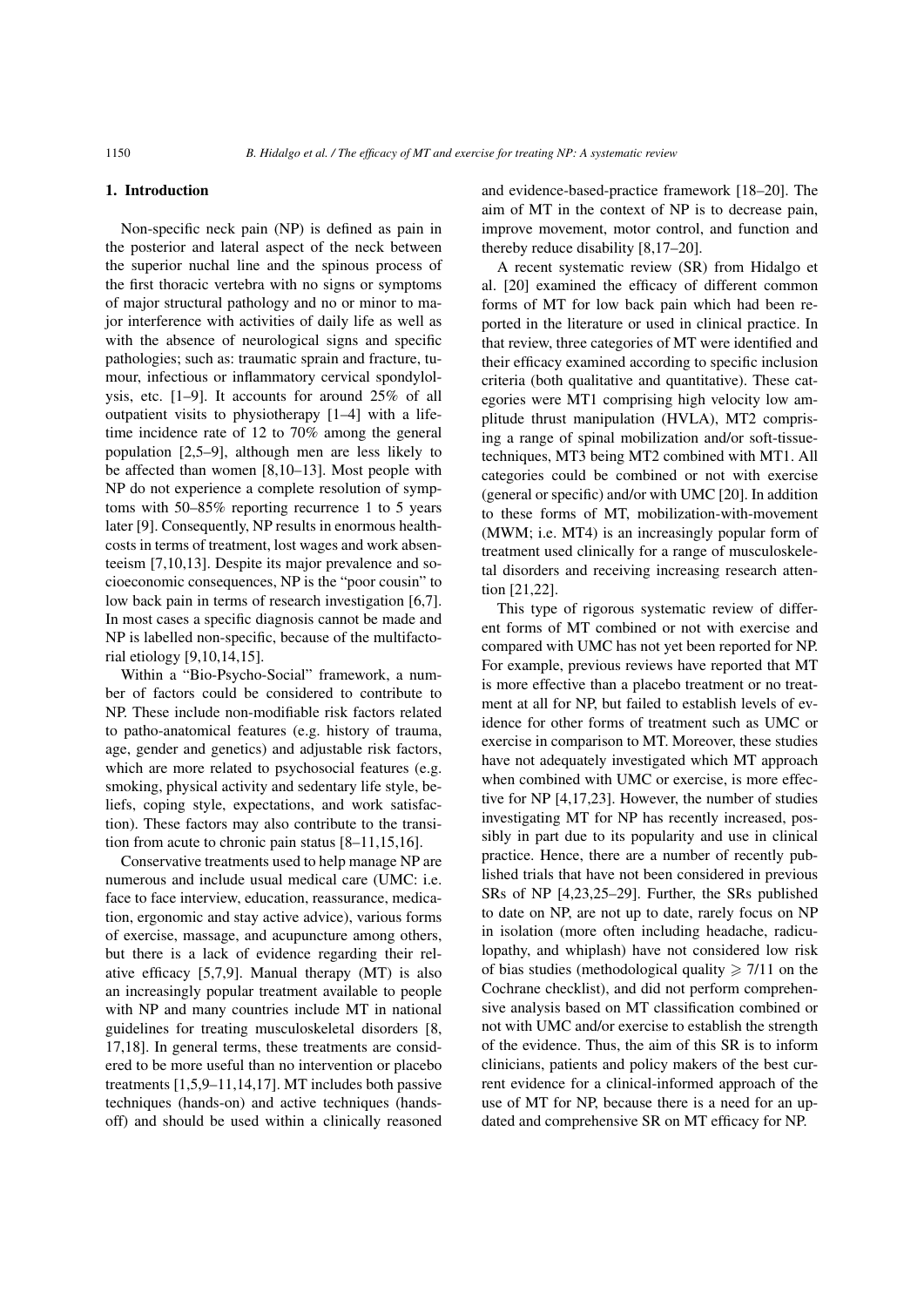

<span id="page-2-0"></span>Fig. 1. PRISMA flowchart of inclusion.

# 2. Methods

This SR was conducted in accordance with the Cochrane Collaboration Back Review Group (CCBRG) and PRISMA updated guidelines for SR [\[24,](#page-15-21)[30\]](#page-15-22) and is based on the methodology and design of a previous qualitative-SR [\[20\]](#page-15-15).

# *2.1. Search strategy*

A literature search of randomized controlled trials (RCTs) published in English between 1st January 2000 and 31<sup>st</sup> December 2015, on the efficacy of MT in the treatment of NP was conducted by two reviewers in four electronic databases: MED-LINE (PUBMED), Cochrane-Register-of-Controlled-Trials (CRCT), Physiotherapy-Evidence-Database (P-EDro), EMBASE. The detailed search strategy in MEDLINE is presented in Appendix 1, and was adapted to search in the other databases. Based on information revealed in the titles and abstracts, a first selection of articles was performed using the inclusion criteria based on consensus between experts (i.e. authors). A final selection was conducted after critical appraisal of the quality of the studies. A consensus was reached at each step (Fig. [1\)](#page-2-0) on the studies to be included.

# *2.2. Inclusion criteria 2.2.1. Study design*

RCTs were included only (i) if they presented a lowrisk of bias, (ii) if subjects with NP were randomly allocated to receive either MT or a comparator group receiving "no-treatment", a placebo procedure, or another usual conservative therapy for NP, (iii) if the randomization methods were appropriate and clearly reported, and (iv) if a single (assessors blinded) or double-blind design (assessors and patients blinded) was used.

# *2.2.2. Patients*

NP was differentiated on the basis of duration of the pain episode, with acute pain  $\lt 6$  weeks, subacute pain  $6-12$  weeks, and chronic pain  $> 12$  weeks. We also used a combination of duration, location, and signs/symptoms to determine the study population [\[9,](#page-15-0)[20\]](#page-15-15).

Studies were included if the patients were male or female aged between 18 and 60 years suffering from acute-subacute  $(0-12$  weeks) or chronic ( $> 12$  weeks) NP. Acute and subacute categories were combined because of their similarities in contrast to chronic NP category, where psychosocial factors appear more important. No mixed populations of combined acutesubacute and chronic NP were allowed. NP was re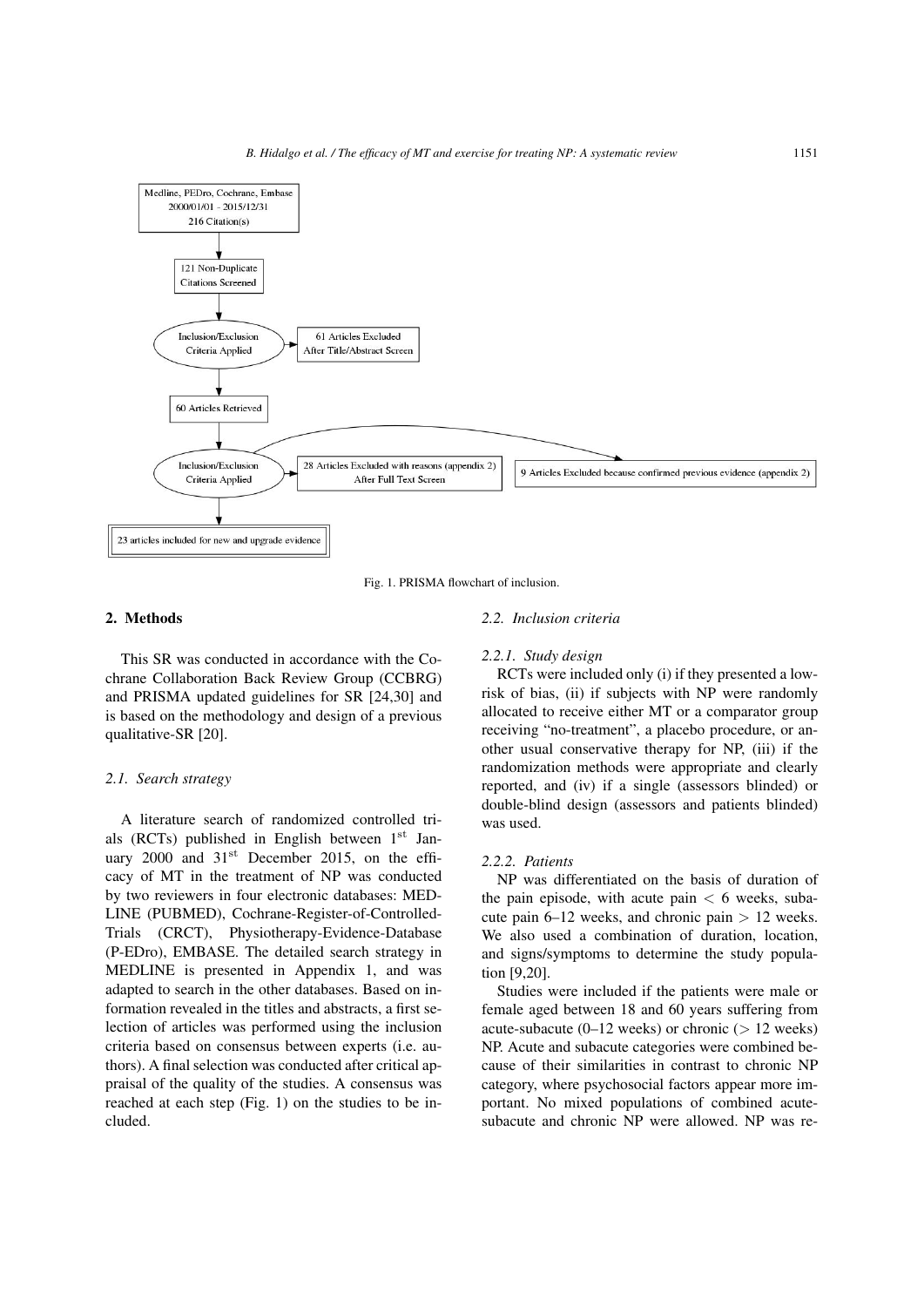quired to be localized to the posterior neck between the superior nuchal line and the spinous process of the first thoracic vertebra [\[4,](#page-15-1)[31\]](#page-15-23). NP is often associated with cervicogenic headache and/or tension type headache, or with peripheral neuropathic pain in the upper limbs; these clinical categories of patients were not included in the present SR.

With respect to severity, NP is also classified according to a 4-grade classification system of the Neck Pain Task Force [\[31\]](#page-15-23), and for this SR, only RCTs with a population comprising NP grade I or II on this classification system were selected, i.e. no signs or symptoms of major structural pathology and no or minor (I) to major (II) interference with activities of daily life with the absence of neurological signs.

# *2.3. Interventions*

As manual therapy (MT) interventions are broad by nature, we decided to use a clinical sub-classification system of MT in this SR with four major categories of MT techniques [\[20\]](#page-15-15). Moreover, this sub-classification was in accordance with a comprehensive evidence based search strategy and the MT treatment used and reported in the intervention group (IG) of included RCTs.

MT1 corresponds to spinal manipulation, where a HVLA thrust with "cavitation" is applied to the cervical spine (Cx) or thoracic spine (Tx) [\[32](#page-15-24)[–34\]](#page-16-0). MT2 includes a range of mobilization techniques applied to the Cx or Tx which includes: low-velocitymobilization such as physiological or accessory mobilization, articular muscle-energy-technique (MET, i.e. segmental analytic myotensive mobilization of Cx and Tx) and/or the soft-tissue techniques (STT) including "myofascial-release", "trigger-points" "muscular-MET" (i.e. analytic myotensive techniques on specific muscles using "contract-relax" neurophysiological principles) of the neck region [\[11,](#page-15-11)[20,](#page-15-15)[32,](#page-15-24)[35\]](#page-16-1). MT3 comprises the combination of MT2 and MT1 [\[32](#page-15-24)[,34,](#page-16-0) [35\]](#page-16-1). MT4 corresponds to mobilization-with-movement (MWM) with cervical sustained-natural-apophysealglides (SNAGs) developed by Mulligan [\[36](#page-16-2)[,37\]](#page-16-3).

Furthermore, as modern MT include hands off approach, sub-categorization of groups MT1-4 was based on the addition or not of exercise either specific (for example based on directional-preference, strengthening/ stabilization of specific deep-neck and scapular muscles, and motor control) or general (for example: range of motion exercises of the head and neck, sitting posture correction) or usual-medical-care (UMC; i.e. face to face interview, education, reassurance, medication, ergonomic and stay active advice) [\[20](#page-15-15)[,23](#page-15-18)[,33,](#page-16-4)[38–](#page-16-5)[41\]](#page-16-6).

#### *2.4. Control groups*

The control groups received: "no treatment", a placebo, or another usual conservative treatment for NP (e.g. UMC, exercise, electrotherapy, physiotherapy, or rehabilitation) [\[24](#page-15-21)[,30](#page-15-22)[,41\]](#page-16-6).

# *2.5. Outcome measures of effectiveness*

The outcome measures were classified according to the CCBRG recommendations: pain, function, overallhealth and quality of life (Appendix 1). Timing of the follow-up measurements was defined as very-shortterm (end of treatment/discharge to 1 month), shortterm (1–3 months), intermediate-term (3 months– 1 year), or long-term (1 year or more).

#### *2.5.1. Quality assessment*

Two independent reviewers (JB and AD) assessed risk of bias, methodological quality, data extraction and clinical relevance of each trial.

Quantitative and qualitative criteria were assessed by applying the CCBRG criteria [\[24,](#page-15-21)[30\]](#page-15-22). Quantitative risk of bias was assessed, using an 11-point check-list (see Appendix 1).

Qualitative assessments were made on the basis of the following criteria: a well determined distinction and separation between combined acute-subacute and chronic NP categories at baseline, a detailed description of MT intervention and the possibility that reviewers would be able to classify the MT techniques according to MT1-MT4 classification system, and a single-blind or double-blind RCT design.

Included studies were required to be low-risk of bias. We considered as "high-quality" those RCTs with single-blind (assessors blinded) or double-blind (patients and assessors blinded) designs that met at least 9/11 of CCBRG criteria indicated by an 'A'. "Moderate quality" RCT status was assigned to studies of singleblind design with a minimum score of 7/11 indicated by a 'B' (Tables [1](#page-4-0) and [2\)](#page-6-0) [\[4](#page-15-1)[,20\]](#page-15-15). To reduce the number of words and the number of studies included in this SR, only RCTs that present new findings or update/upgrade previous evidence from SRs with our methodology are fully described in the results section and Tables [1–](#page-4-0)[3.](#page-12-0) However, all studies from our search strategy, as well as reason of exclusion are presented in the Appendix 2.

# *2.5.2. Strength of evidence and clinical relevance*

Strength of evidence was determined by grouping similar "Patients Interventions Comparisons Outcomes Study Design" to provide an overall level of evidence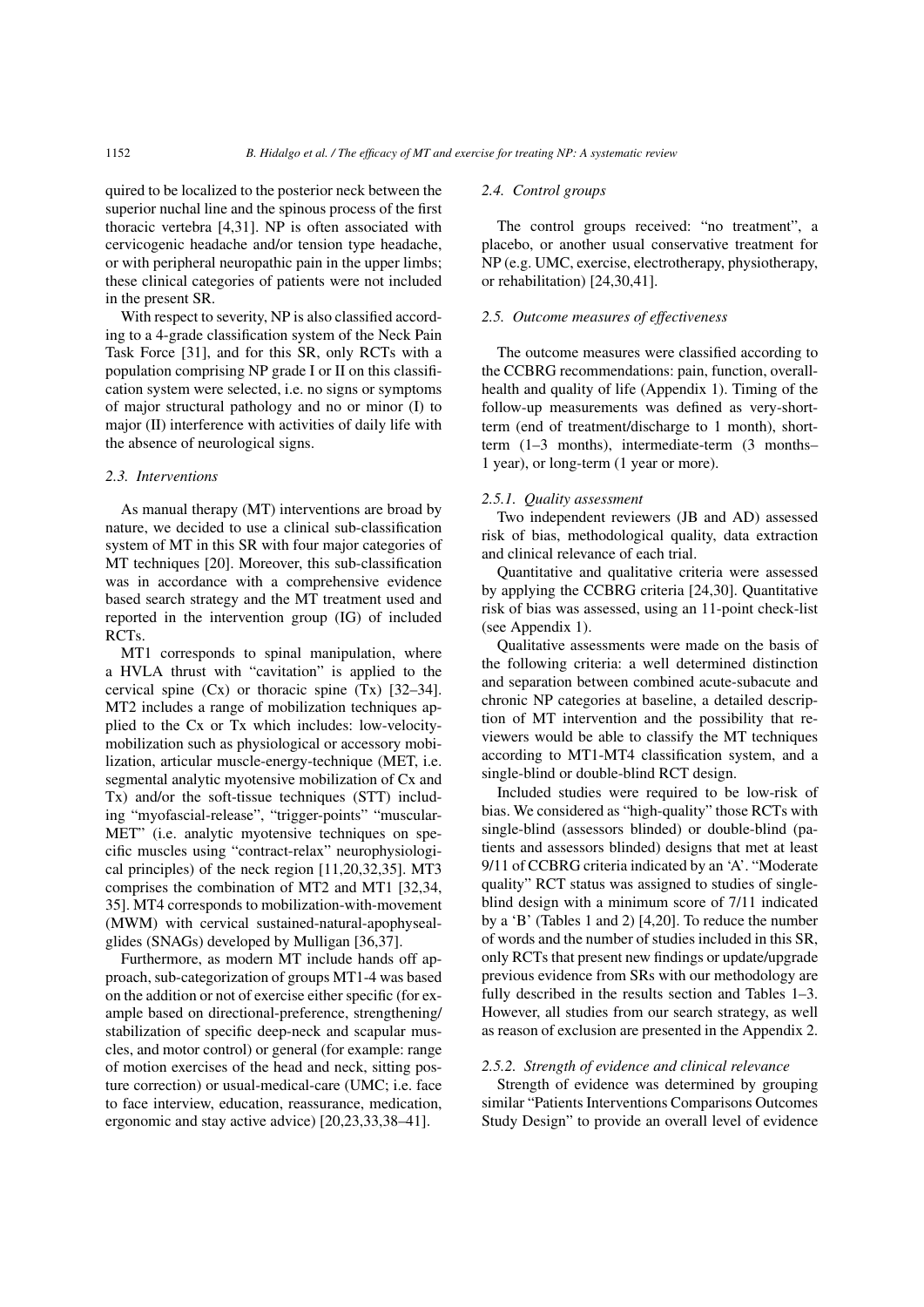<span id="page-4-0"></span>

|                                                                |                                                                              | Summary or articles for patients with acute-subacute neck pain                  |                                            |                                                     |                                                                                                         |
|----------------------------------------------------------------|------------------------------------------------------------------------------|---------------------------------------------------------------------------------|--------------------------------------------|-----------------------------------------------------|---------------------------------------------------------------------------------------------------------|
| Authors<br>sample size<br>NP status                            | Methodological<br>quality of studies                                         | Intervention $+$ Co<br>intervention                                             | Comparison<br>$group + co$<br>intervention | Outcomes<br>measures of<br>interest                 | Clinical relevance status on timing<br>outcomes: between groups $P$ value<br>and effect sizes           |
| Puentedura et Level A<br>al. [42]                              | 9/11                                                                         | IG: MT1 $Cx +$ exercise                                                         | $CG: MT1 Tx +$<br>exercise                 | Pain (NPRS)                                         | Yes: From 1 week to 6 months<br>$(p < 0.005; SMD = 2.2 - 2.7)$                                          |
| $n=24$<br>ANP                                                  | No for patient and<br>care provider blinded                                  | 5 sessions over 2 weeks                                                         | 5 sessions over<br>2 weeks                 | Functional<br>disabilities (NDI)<br>(FABQ)          | Yes: From 1 week to 6 months<br>(p < 0.05; SMD > 1)<br>Yes: At 6 months ( $p = 0.04$ ;<br>$SMD = 1.1$   |
| Gonzalez-<br>Iglesias et                                       | Level A<br>9/11                                                              | $IG: MT1$ Tx<br>once a week over 3 weeks Electro/thermal                        | CG:                                        | Pain (VAS)                                          | Yes: From post treatment to<br>4 weeks ( $p < 0.001$ ; SMD $> 2$ )                                      |
| al. [1]<br>$n=45$<br><b>SNP</b>                                | No for patient and                                                           | $^{+}$<br>care provider blinded Electro/thermal therapy 5<br>times over 3 weeks | therapy 5 times<br>over 3 weeks            | Functional<br>disabilities (NPQ)<br>(CROM)          | Yes: At post treatment and 2 weeks<br>$(p < 0.001;$ SMD = 2.7–2.6)                                      |
|                                                                |                                                                              |                                                                                 |                                            | -Flex                                               | Yes: At post treatment and 2 weeks<br>$(p < 0.05; SMD = 2.5-1.6)$                                       |
|                                                                |                                                                              |                                                                                 |                                            | -Ext                                                | Yes: At post treatment and 2 weeks<br>$(p < 0.05; SMD = 1.8-1.1)$                                       |
|                                                                |                                                                              |                                                                                 |                                            | -R Rot                                              | Yes: At post treatment and 2 weeks<br>$(p < 0.05; SMD = 1.9{\text -}2.0)$                               |
|                                                                |                                                                              |                                                                                 |                                            | -L Rot<br>-R Lat Flex                               | Yes: At post treatment and 2 weeks<br>$(p < 0.05; SMD = 2.1-1.6)$<br>Yes: At post treatment and 2 weeks |
|                                                                |                                                                              |                                                                                 |                                            | -L Lat Flex                                         | $(p < 0.05; SMD = 2.2-1.9)$<br>Yes: At post treatment and 2 weeks                                       |
| Gonzalez-                                                      | Level A                                                                      | $IG: MT1$ Tx                                                                    | CG:                                        | Pain (NPRS)                                         | $(p < 0.05; SMD = 2.5-1.4)$<br>Yes: At 1 week ( $p < 0.001$ ; SMD                                       |
| Iglesias et<br>al. [43]                                        | 9/11<br>No for patient and                                                   | once a week over 3 weeks Electro/thermal<br>$+$                                 | therapy 6 times                            | Functional                                          | $= 2.8$<br>Yes: At 1 week ( $p < 0.001$ ; SMD                                                           |
| $n=45$<br><b>SNP</b>                                           |                                                                              | care provider blinded Electro/thermal therapy 6<br>times over 3 weeks           | over 3 weeks                               | disabilities (NPQ)<br>(CROM)                        | $= 2.7$                                                                                                 |
|                                                                |                                                                              |                                                                                 |                                            | -Flex                                               | Yes: At 1 week ( $p < 0.001$ ; SMD<br>$= 2.0$                                                           |
|                                                                |                                                                              |                                                                                 |                                            | -Ext                                                | Yes: At 1 week ( $p < 0.001$ ; SMD<br>$= 1.5$                                                           |
|                                                                |                                                                              |                                                                                 |                                            | -L Lat Flex                                         | Yes: At 1 week ( $p < 0.001$ ; SMD<br>$= 1.7$                                                           |
|                                                                |                                                                              |                                                                                 |                                            | -R Lat Flex<br>-L Rot                               | Yes: At 1 week ( $p < 0.001$ ; SMD<br>$= 1.9$                                                           |
|                                                                |                                                                              |                                                                                 |                                            | -R Rot                                              | Yes: At 1 week ( $p < 0.001$ ; SMD<br>$= 1.4$<br>Yes: At 1 week ( $p < 0.001$ ; SMD                     |
| Nagrale et                                                     | Level A                                                                      | IG: MT2 (myotensive                                                             | CG: MT2                                    | Pain (VAS)                                          | $= 1.4$<br>Yes: At 2 and 4 weeks ( $p < 0.05$ ;                                                         |
| al. [15]<br>$n = 60$                                           | 9/11<br>No for patient and tender points)                                    | $technique + trigger and$                                                       | (myotensive)<br>technique)                 | Functional                                          | $SMD = 1.2 - 1.7$<br>Yes: At 2 and 4 weeks ( $p < 0.05$ ;                                               |
| ASNP                                                           | care provider blinded 3 times/week over                                      | 4 weeks for all groups                                                          |                                            | disabilities (NDI)<br>(CROM) Lat flex               | $SMD = 0.8 - 0.9$<br>Yes: At 2 and 4 weeks ( $p < 0.05$ ;                                               |
|                                                                |                                                                              | IG1: MT2 (Activator                                                             | CG: Sham                                   |                                                     | $SMD = 2.0 - 3.8$<br>No                                                                                 |
| <b>Blikstad</b> and<br>Gemmell [44]<br>$n = 45$<br><b>ASNP</b> | Level A<br>9/11<br>No for patient and<br>care provider blinded band therapy) | trigger point therapy)<br>IG2:MT2 (myofascial<br>1 time for all groups          | Ultrasound<br>(SUS)                        | Pain (NPRS)<br>Functional<br>disabilities<br>(CROM) | No                                                                                                      |
| Gemmell et<br>al. [45]                                         | Level A<br>9/11                                                              | IG1: MT2 (Ischaemic<br>compression)                                             | CG: Sham<br>Ultrasound                     | Pain (VAS)<br>Functional                            | No<br>No                                                                                                |
| $n = 45$<br>ASNP                                               | No for patient and<br>care provider blinded pressure release)                | IG2:MT2 (Trigger point<br>1 time for all groups                                 | (SUS)                                      | disabilities<br>(CROM)                              |                                                                                                         |

| Table 1                                                        |
|----------------------------------------------------------------|
| Summary of articles for patients with acute-subacute neck pain |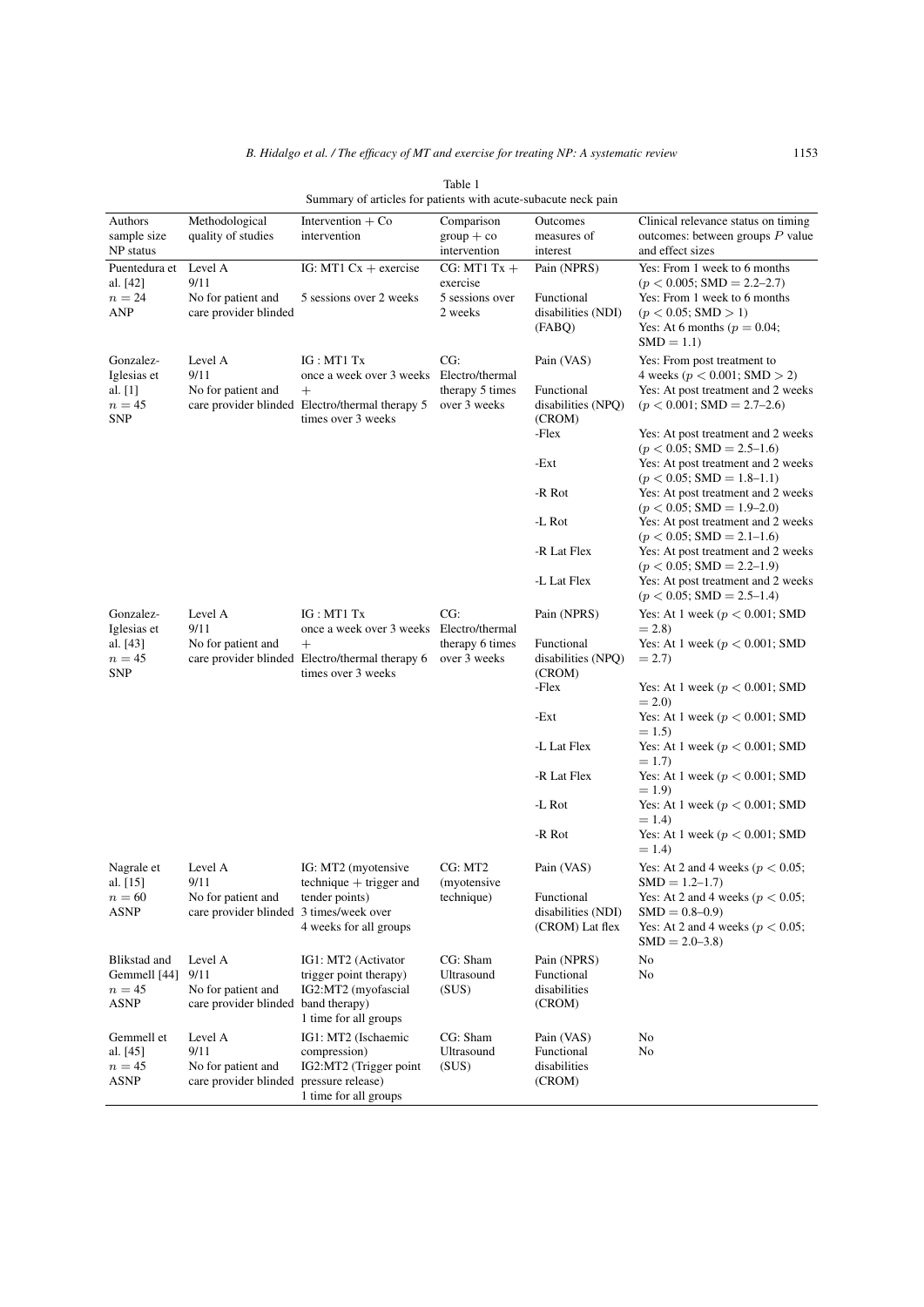| Authors<br>sample size<br>NP status                                                   | Methodological<br>quality of studies                                                              | Intervention $+$ Co<br>intervention                                                   | Comparison<br>$group + co$<br>intervention                                                                                                         | Outcomes<br>measures of<br>interest                                                                                                                   | Clinical relevance status on timing<br>outcomes: between groups $P$ value<br>and effect sizes                                                                                                                                                                                                             |
|---------------------------------------------------------------------------------------|---------------------------------------------------------------------------------------------------|---------------------------------------------------------------------------------------|----------------------------------------------------------------------------------------------------------------------------------------------------|-------------------------------------------------------------------------------------------------------------------------------------------------------|-----------------------------------------------------------------------------------------------------------------------------------------------------------------------------------------------------------------------------------------------------------------------------------------------------------|
| Bronfort et<br>al. $[46]$ and<br>Leininger et<br>al. [26]<br>$n = 272$<br><b>ASNP</b> | Level A<br>9/11<br>No for patient and<br>care provider blinded                                    | IG: MT3 Cx-Tx-STT<br>Number of sessions<br>decided by therapist over<br>12 weeks      | CG1: UMC<br>(anti-inflam,<br>acetaminophen/<br>narcotic; Muscle<br>relaxants)<br>CG2: Home<br>$Exercise +$<br>advice<br>6 to 8 sessions<br>per day | Pain (NPRS)<br>Functional<br>disabilities (NDI)<br>Satisfaction with<br>care (information,<br>general care)<br>(CROM)<br>Quality of life<br>$(SF-36)$ | IG vs CG1: Yes: At 12 and<br>52 weeks ( $p < 0.005$ ; SMD =<br>$0.6 - 0.5$<br>Yes: At 8 and 26 weeks ( $p < 0.05$ ;<br>$SMD = 0.5{\text -}0.4$<br>Yes: At 12 and 52 weeks ( $p <$<br>$0.005$ ; MD = 11.6-16.4)<br>N <sub>0</sub><br>N <sub>0</sub><br>IG vs CG2: No difference on all<br>outcome measures |
| Masaracchio<br>et al. [48]<br>$n = 64$<br><b>ASNP</b>                                 | Level A<br>9/11<br>No for patient and<br>care provider blinded                                    | IG: MT3 (MT1 $Tx +$<br>$MT2 Cx$ ) + Exercise<br>2 times/1 week for all<br>groups      | $CG: MT2 Cx +$<br>Exercises                                                                                                                        | Pain (NPRS)<br><b>Functional</b><br>disabilities (NDI)                                                                                                | Yes: At 1 week ( $p < 0.001$ ; SMD<br>$= 1.0$ ) Yes: At 1 week ( $p < 0.001$ ;<br>$SMD = 1.1$                                                                                                                                                                                                             |
| Ganesh et<br>al. [25]<br>$n=80$<br><b>ASNP</b>                                        | Level B<br>7/11<br>No for patient and<br>care provider<br>blinded, ITT and<br>dropouts ( $>$ 20%) | IG: MT2 Cx (PAIVMS) $+$<br>Exercise<br>5 times/week for 2 weeks<br>and for all groups | CG1: MT4 Cx<br>$(SNAGs) +$<br>Exercise<br>CG2: Exercise<br>alone                                                                                   | Pain (VAS)<br>Disability (NDI)<br>(CROM)                                                                                                              | N <sub>0</sub><br>N <sub>0</sub>                                                                                                                                                                                                                                                                          |

#### Table 1, continued

ANP: acute neck pain/SNP: subacute neck pain/ASNP: acute-subacute neck pain/VAS: Visual Analogue Scale/NDI: Neck Disability Index/CROM: Active Cervical Range of Motion/PPT: Pressure Pain Threshold/US: ultrasound/NPRS: Numeric Pain Rating Scale/FABQ: Fear-Avoidance-Belief-Questionnaire/SF-36: Short-form-health-survey/NPQ: Northwick Pain Questionnaire/UMC: Usual Medical Care/Cx: cervical/Th: thoracic/MOB: Mobilization/SNAGs: Sustained Natural Apophyseal Glides/HVLA: high velocity low amplitude thrust/IG: Intervention Group/CG: Control Group/IRT: Infrared Radiation Therapy/PAIVMS: Passive Accessory Intervertebral Movements/STT: Soft-Tissues-Techniques/SUS: Sham Ultrasound/Yes: significant difference with moderate to large clinical effect size/No: no significant difference with small clinical effect size on all timing outcome measures.

(see Appendix 1 for the process of evidence) on the efficacy of the 4 categories of MT (MT1-MT4) combined or not with another intervention. Conclusions of evidence are summarized in Table [3.](#page-12-0)

The effect size was independently collected or calculated by two authors, and used to assess the clinical relevance of MT interventions in outcome measures. We reported the between groups means of difference  $(MD = \text{mean } A - \text{mean } B)$  or Cohen's standardized means of difference (*SMD* = *mean A* − *mean B/mean SD*). In this SR, the clinical relevance was determined by two conditions and scored by "YES" in favour of the intervention group; if there were (i) significant differences between groups ( $p < 0.05$ ) associated (ii) with between groups effect sizes equal or superior to the minimal clinically important difference for MD or moderate for SMD (from 0.4–0.8) to large SMD (from  $0.8-1.2$ ) and very large SMD ( $> 1.2$ ) effects on specific outcome measures (Tables [1](#page-4-0) and [2\)](#page-6-0) [\[20,](#page-15-15)[24\]](#page-15-21).

# 3. Results

Two reviewers performed the selection of articles

(Fig. [1\)](#page-2-0). A qualitative SR was undertaken on the 23 low-risk of bias RCTs, based on the qualitative and quantitative criteria described above; 21 studies were classified as level A and 2 as level B quality (Tables [1](#page-4-0) and [2\)](#page-6-0). Summary findings are shown in Table [3,](#page-12-0) which includes a presentation of the level of evidence drawn from the selected RCTs.

# *3.1. Effects of interventions on acute-subacute NP*

# *3.1.1. MT1 to the cervical spine with exercise versus MT1 to the thoracic spine with exercise*

Puentedura et al. [\[42\]](#page-16-7) evaluated the efficacy of MT1 to the upper Cx in comparison to MT1 on the Tx. Both interventions were combined with the same exercise (ROM exercises of the head and shoulder, and upper limb exercise against moderate resistance elastic band's). The numbers of treatment sessions were similar in both groups ( $n = 5$ ). There were statistically significant and clinically relevant improvements for pain  $(p < 0.005$  and SMD  $> 2$ ) and disability  $(p < 0.05$ ;  $SMD > 1$ ) from 1 week to 6 months, and for quality of life at 6 months ( $p < 0.005$  and SMD of 1.14) for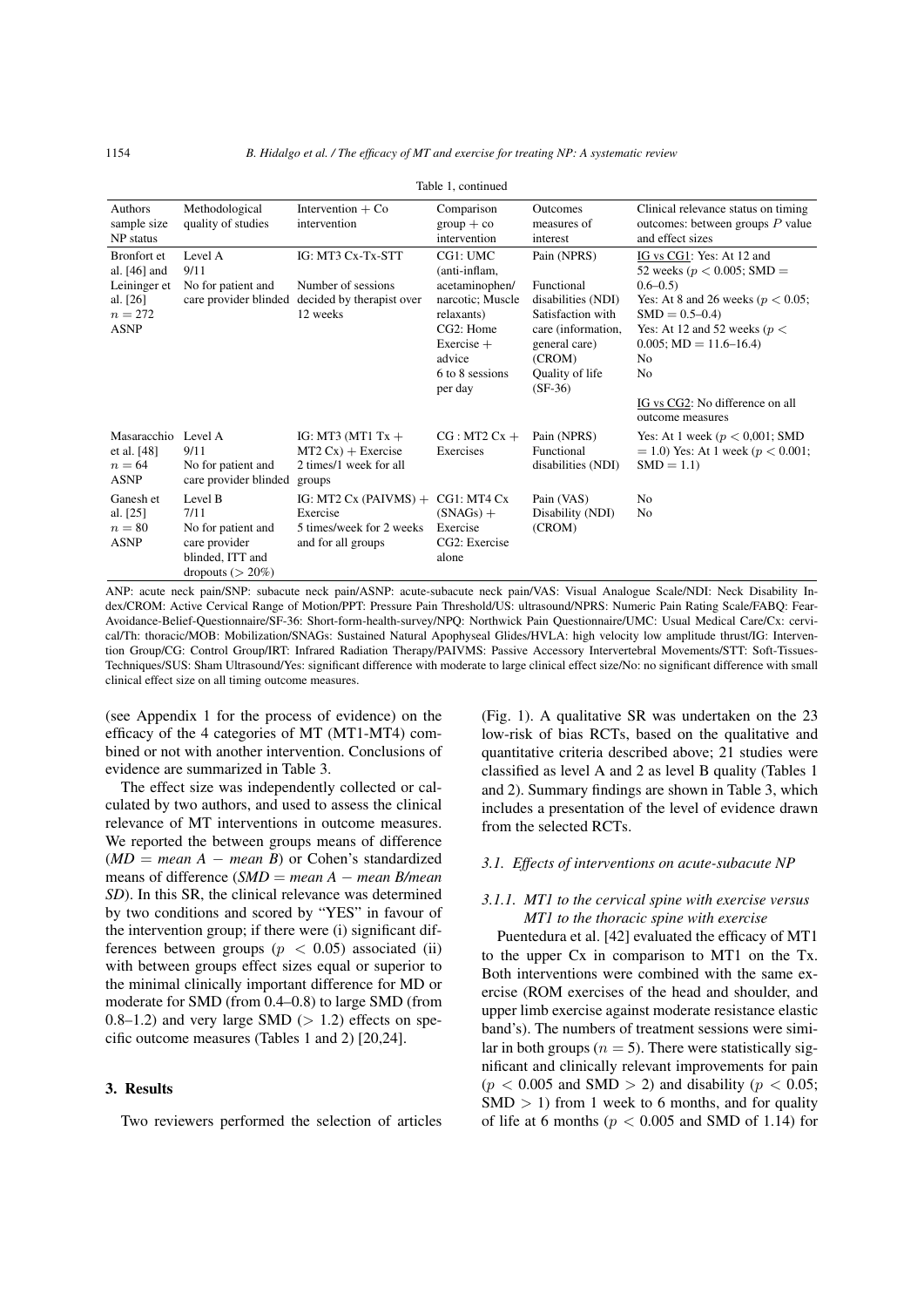<span id="page-6-0"></span>

| Authors<br>Sample size<br>NP status                                  | Methodological<br>quality of studies                                                                     | Intervention $+$<br>Co intervention                                                            | $+$ co intervention                                                             | Comparison group Outcomes measures<br>of interest                                                                  | Clinical relevance status on timing<br>outcomes: between groups $P$ value and<br>effect sizes                                                                                                                                                                                                                                                                                                                                                                                                                          |
|----------------------------------------------------------------------|----------------------------------------------------------------------------------------------------------|------------------------------------------------------------------------------------------------|---------------------------------------------------------------------------------|--------------------------------------------------------------------------------------------------------------------|------------------------------------------------------------------------------------------------------------------------------------------------------------------------------------------------------------------------------------------------------------------------------------------------------------------------------------------------------------------------------------------------------------------------------------------------------------------------------------------------------------------------|
| Izquierdo-<br>Pérez et<br>al. [49]<br>$n = 61$<br><b>CNP</b>         | Level A<br>9/11<br>care provider not<br>blind and dropouts<br>$(> 20\%)$                                 | IG: MT1 Cx<br>4 sessions over<br>2 weeks                                                       | CG1: MT2 Cx<br>(PAIVMS)<br>CG2: MT4 Cx<br>(SNAGs)<br>4 sessions over<br>2 weeks | PAIN (VAS)<br>Functional<br>disabilities (NDI)<br>(CROM)<br>-Ext                                                   | NO.<br>NO<br>IG vs CG2: YES: immediately after<br>treatment up to 3 months ( $p < 0.01$ ; SMD<br>$\geqslant 0.5$                                                                                                                                                                                                                                                                                                                                                                                                       |
| Lopez et<br>al. $[50]$<br>$n=48$<br><b>CNP</b>                       | Level A<br>9/11<br>Care provider not<br>blind<br>Difference at<br>baseline: CROM in<br>Flexion/Extension | IG: MT1 Cx<br>1 single session                                                                 | CG1: MT2 Cx<br>(PAIVMS)<br>CG2: MT4 Cx<br>(SNAGs)<br>1 session                  | PAIN<br>(VAS)<br>(PPT)<br>Functional<br>disabilities (CROM)                                                        | IG and CG1 vs CG2: YES: immediately<br>after treatment only for pain at rest ( $p =$<br>$0.04$ ) with SMD = $0.5-1.1$ )<br>NO<br>NO.<br>N <sub>O</sub>                                                                                                                                                                                                                                                                                                                                                                 |
| Saavedra-<br>Hernandez et 9/11<br>al. [51]<br>$n = 80$<br><b>CNP</b> | Level A<br>No for patient and<br>care provider<br>blinded                                                | IG: MT1 on<br>$Cx-Tx$<br>$(1$ sessions: 2<br>$Cx-thrusts)$                                     | CG: Kinesio<br>Taping<br>(wearing during 1<br>week)                             | -Pain (NPRS)<br>-Functional<br>disabilities (NDI)<br>(CROM)<br>-flex, ext, latflex<br>-Right rot<br>-Left rotation | NO<br>NO.<br>NO.<br>IG vs CG: YES: at 7 days ( $p < 0.01$ ; SMD<br>$= 0.6$ ; MD $= 6.8$ )<br>IG vs CG: YES: at 7 days ( $p < 0.01$ ; SMD<br>$= 0.6; MD = 7.0$                                                                                                                                                                                                                                                                                                                                                          |
| Martinez-<br>Segura et<br>al. [52]<br>$n = 90$<br><b>CNP</b>         | Level A<br>9/11<br>No for patient and<br>care provider not<br>blind                                      | IG: MT1 on Cx<br>$(left) MT1$ on $Cx$<br>(right)                                               | CG: MT1 on Tx                                                                   | Pain (PPT)<br>Functional<br>disabilities (CROM)                                                                    | NO<br>NO                                                                                                                                                                                                                                                                                                                                                                                                                                                                                                               |
| Sherman et<br>al. $[5]$<br>$n = 64$<br><b>CNP</b>                    | Level A<br>9/11<br>No for patient and<br>care provider<br>blinded                                        | IG: MT2 (STT)<br>10 times over 10<br>weeks                                                     | CG: no<br>treatment:self-<br>care-book                                          | Pain (NPRS)<br>Functional<br>disabilities (NDI)<br>Overall improvement NO<br>$(SF-36)$                             | YES: at 4 weeks, $(p = 0.006; \text{MD} = 1.6)$<br>YES: at 4 weeks, $(p = 0.047; MD = 2.1)$                                                                                                                                                                                                                                                                                                                                                                                                                            |
| Schwerla et<br>al. [11]<br>$n=41$<br><b>CNP</b>                      | Level A<br>9/11<br>No for care provider 9 times every 12<br>blinded and ITT                              | IG: MT3 Cx-Tx<br>$+$ SUS<br>to 20 days                                                         | $CG: no-$<br>treatment: SUS 9<br>times every 4 to<br>10 days                    | Pain (NPRS)<br>-Average pain<br>-Actual pain<br>-Worst pain                                                        | YES: At 1 week ( $p = 0.02$ ; SMD = 0.9;<br>$MD = 1.7$<br>at 3 months ( $p = 0.009$ ; MD = 1.5)<br>at 3 months ( $p = 0.03$ ; MD = 1.6)<br>at 3 months ( $p = 0.05$ ; MD = 1.2)                                                                                                                                                                                                                                                                                                                                        |
|                                                                      |                                                                                                          |                                                                                                |                                                                                 | Functional<br>disabilities (NPQ)<br>$(SF-36)$                                                                      | YES: at 3 months ( $p = 0.01$ ; MD = 9)<br>Overall improvement YES: at the end of treatment ( $p = 0.02$ ;<br>$MD = 13.3$                                                                                                                                                                                                                                                                                                                                                                                              |
| Lau et al. [8] Level A<br>$n=120$<br>CNP                             | 9/11<br>No for patient and<br>care provider<br>blinded                                                   | $IG: MT1 Tx +$<br>IRT and exercise<br>8 times (/weeks)<br>for all groups $+$<br>home exercises | $CG: IRT +$<br>exercise                                                         | Pain (NPRS)<br>Functional<br>disabilities (NPQ)<br>(CROM)<br>-Ext<br>-Flex<br>-L Lat Flex<br>-R Lat Flex           | YES: at post treatment, at 3 months, and at<br>6 months ( $p < 0.05$ ; SMD $> 0.6$ )<br>YES: at post treatment and at 3 months<br>$(p < 0.02$ SMD = 0.5), at 6 months, $(p =$<br>$0.007$ , SMD = 0.4)<br>YES: at 3 months ( $p = 0.001$ ; SMD =<br>0.8) at 6 months ( $p = 0.001$ , SMD = 0.5;<br>$MD = 3.8$<br>YES: at post treatment, at 3 months and at<br>6 months ( $p < 0.05$ ; SMD $> 0.5$ )<br>YES: at 3 months and at 6 months ( $p <$<br>$0.005$ ; SMD $> 0.5$ )<br>YES: at 3 months and at 6 months ( $p <$ |
|                                                                      |                                                                                                          |                                                                                                |                                                                                 | $(SF-36)$                                                                                                          | $0.05$ ; SMD $\ge 0.6$ )<br>Overall improvement YES: at post treatment, at 3 months and at<br>6 months ( $p \le 0.002$ ; SMD $> 0.60$ )                                                                                                                                                                                                                                                                                                                                                                                |

Table 2 Summary of articles for patients with chronic neck pain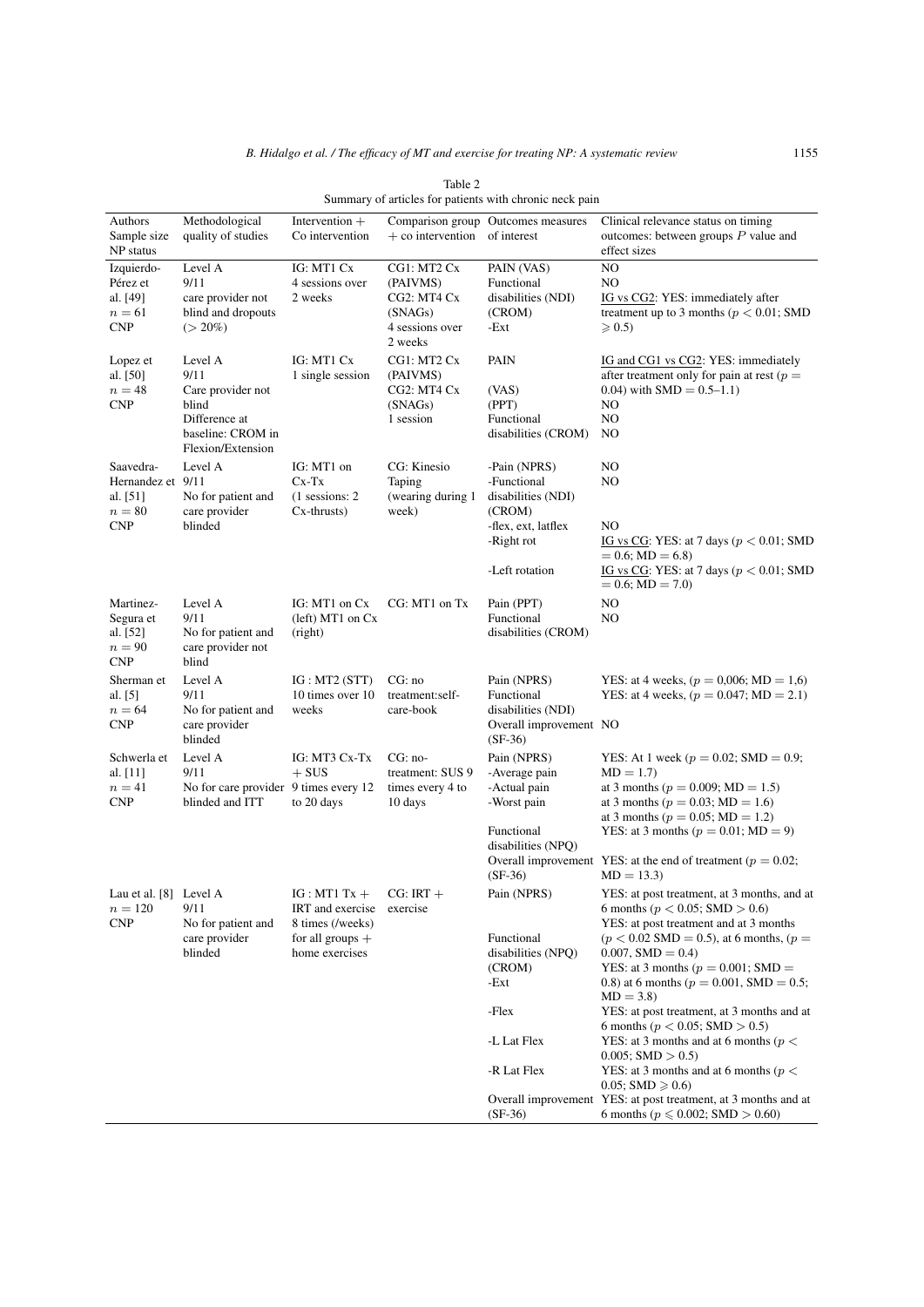|                                                                      |                                                                                                                     |                                                                                                                              | Table 2, continued                                                                         |                                                                       |                                                                                                                                                                                                                                                                                      |
|----------------------------------------------------------------------|---------------------------------------------------------------------------------------------------------------------|------------------------------------------------------------------------------------------------------------------------------|--------------------------------------------------------------------------------------------|-----------------------------------------------------------------------|--------------------------------------------------------------------------------------------------------------------------------------------------------------------------------------------------------------------------------------------------------------------------------------|
| <b>Authors Sample</b><br>size<br>NP status                           | Methodological<br>quality of studies                                                                                | Intervention $+$ Co<br>intervention                                                                                          | Comparison group Outcomes<br>$+$ co intervention                                           | measures of<br>interest                                               | Clinical relevance status on timing<br>outcomes: between groups $P$<br>value and effect sizes                                                                                                                                                                                        |
| Kanlayanaphotporn Level A<br>et al. $[53]$<br>$n = 60$<br><b>CNP</b> | 10/11<br>No for care provider<br>blinded                                                                            | IG: MT2 on Cx<br>symptomatic levels<br>(PAIVMS)<br>1 time                                                                    | CG: random MT2 Pain (VAS)<br>Cx (PAIVMS) 1<br>time                                         | Functional<br>disabilities<br>(CROM)                                  | N <sub>O</sub><br>N <sub>O</sub>                                                                                                                                                                                                                                                     |
| Aquino et al. [19]<br>$n=48$<br><b>CNP</b>                           | Level A<br>9/11<br>No for patient and<br>care provider not<br>blind                                                 | IG: MT2 Cx<br>symptomatic levels<br>(PAIVMS)<br>1 time                                                                       | CG: random MT2 Pain (NRS)<br>(PAIVMS), away<br>from the<br>concordant<br>segment<br>1 time |                                                                       | N <sub>O</sub>                                                                                                                                                                                                                                                                       |
| Schomacher [54]<br>$n = 126$<br><b>CNP</b>                           | Level A<br>10/11<br>No for care provider<br>blinded                                                                 | IG: MT2 Cx<br>symptomatic levels<br>(PAIVMS)<br>1 time                                                                       | CG: MT2 Cx<br>(PAIVMS), 3<br>levels away from<br>the concordant<br>segment 1 time          | Pain (NRS)                                                            | N <sub>O</sub>                                                                                                                                                                                                                                                                       |
| Bronfort et al. [7]<br>$n = 191$<br><b>CNP</b>                       | Level A<br>9/11<br>No for patient and                                                                               | IG1: MT3 on Cx-Tx<br>$(HVLA + STT) +$<br>exercise IG2: MT3<br>care provider blinded on $CX-Tx$ (HVLA $+$<br>STT) alone (sham | CG: MedX<br>(Exercise with<br>specific devices<br>sessions)                                | Pain (NRS)<br>Functional<br>disabilities (NDI)<br>(CROM)<br>-Flex/Ext | N <sub>O</sub><br>NO.<br>YES:                                                                                                                                                                                                                                                        |
|                                                                      |                                                                                                                     | microcurrent)<br>20 times (1h) over<br>11 weeks & home<br>exercises for all                                                  |                                                                                            | -Rot                                                                  | IG1 vs IG2: at 11 weeks ( $p <$<br>$0.05; MD = 6.7$<br>CG vs IG2: at 11 weeks ( $p <$<br>$0.05$ ; MD = 5.2) YES:                                                                                                                                                                     |
|                                                                      |                                                                                                                     | groups                                                                                                                       |                                                                                            | -Lat Flex<br>Overall<br>Improvement<br>$(SF-36)$                      | IG1 vs IG2: at 11 weeks ( $p <$<br>$0.05$ ; MD = 6.7)<br>YES: IG1 vs IG2: at 11 weeks<br>$(p < 0.05; MD = 5.6)$<br>NO.                                                                                                                                                               |
| Evans et al. [55]<br>$n = 270$<br><b>CNP</b>                         | Level A<br>9/11<br>No for patient and<br>care provider not                                                          | IG1: MT1 $Cx-Tx +$<br>Exercise IG2: High<br>Exercise (High dose<br>supervised                                                | CG: HEA (Home<br>Exercise and<br>advice)                                                   | Pain (NPRS)                                                           | IG1 vs CG: YES at 12 weeks ( $p <$<br>$0.001$ ; SMD = 0.9; MD = 1.4)<br>IG2 vs CG: YES at 12 weeks<br>$(p = 0.001, SMD = 0.7; MD =$                                                                                                                                                  |
|                                                                      | blind                                                                                                               | strengthening<br>exercise)                                                                                                   |                                                                                            | Disability (NDI)<br>Overall<br>Improvement<br>$(SF-36)$               | 1.2) IG1 vs CG: Yes at 12 weeks<br>$(p = 0.001; SMD = 0.5; MD =$<br>4.3) IG1 vs CG: YES: at 12 weeks<br>$(p < 0.001; MD = 1.3)$ , at<br>52 weeks, $p = 0.001$ ; MD = 0.8)<br>IG2 vs CG: YES: at 12 weeks<br>$(p < 0.001; \text{MD} = 1.1)$ , at<br>52 weeks ( $p = 0.03$ , MD = 0.5) |
| Akhter et al. [27]<br>$n = 62$ CNP                                   | Level B<br>7/11<br>No for allocation<br>concealed, No for<br>patient and care<br>provider blinded,<br>dropouts, ITT | IG: MT1 $Cx +$<br>exercise (6 sessions<br>over 3 weeks for<br>both groups)                                                   | CG: Supervised<br>exercise alone                                                           | Pain (VAS)<br>Functional<br>disabilities (NDI)                        | N <sub>O</sub><br>NO                                                                                                                                                                                                                                                                 |

CNP: chronic neck pain/VAS: Visual Analogue Scale/NDI: Neck Disability Index/CROM: Active Cervical Range Of Motion/PPT: Pressure Pain Threshold/US: ultrasound/NPRS: Numeric Pain Rating Scale/FABQ: Fear-Avoidance-Belief-Questionnaire/SF-36: Short-form-healthsurvey/NPQ: Northwick Pain Questionnaire/UMC: Usual Medical Care/Cx: cervical/Th: thoracic/MOB: Mobilisation/SNAGs: Sustained Natural Apophyseal Glides/HVLA: high velocity low amplitude thrust/IG: Intervention Group/CG: Control Group/IRT: Infrared Radiation Therapy/PAIVMS: Passive Accessory Intervertebral Movements/STT: Soft-Tissues-Techniques/SUS: Sham Ultrasound/Yes: significant difference between groups with moderate to large clinical effect size/No: no significant difference between groups with small clinical effect size on all timing outcome measures.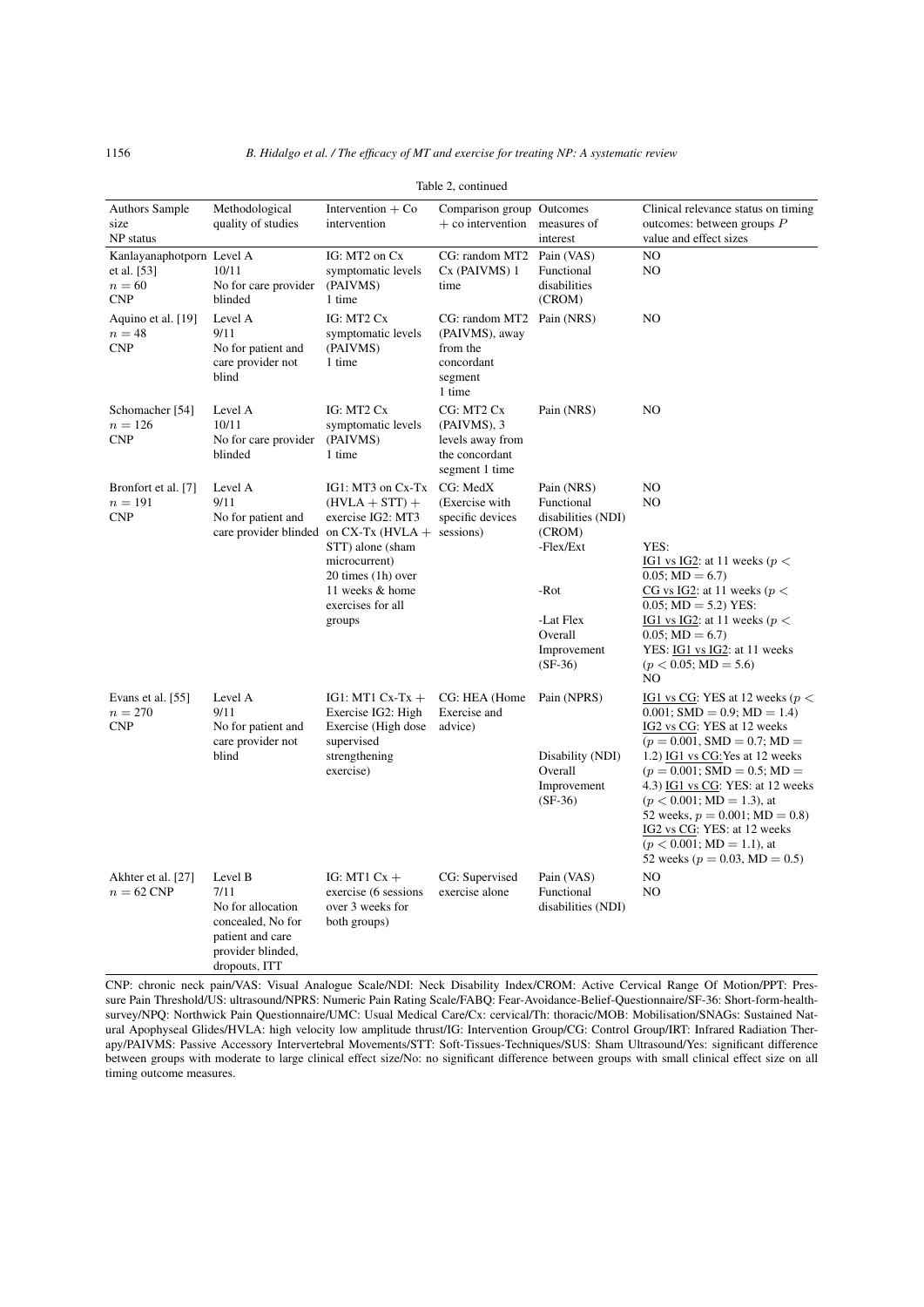patients who received MT1 to the Cx combined with exercise. However, in both groups (7% in the cervical group and 70% in the thoracic group) minor treatment side effects were reported such as increases in NP, headache and fatigue that resolved within 24 hours. The authors concluded that those patients might benefit more from MT1 to the Cx than Tx.

# *3.1.2. MT1 with electro/thermal-therapy versus electro/thermal-therapy alone*

Gonzalez-Iglesias et al. [\[1,](#page-14-0)[43\]](#page-16-8) investigated in two studies the efficacy of MT1 (localized to the upper Tx) combined with electro/thermal-therapy as compared to electro/thermal-therapy alone for acute-subacute NP patients. The number of sessions was equivalent in both groups and both studies covered 5–6 sessions over 3 weeks. There were statistically significant improvements for pain ( $p < 0.001$  and SMD  $> 2$ ), disability  $(p < 0.001$  and SMD  $> 2.6$ ) and cervical range-ofmotion (CROM). The authors concluded that the combined intervention provided clinically greater improvement on all outcome measures.

# *3.1.3. Comparison of two MT2 interventions*

Nagrale et al. [\[15\]](#page-15-10) evaluated comprehensive MT2 (STT) that combined muscular-MET, trigger (ischemic compression) and tender-points (strain-counterstrain) techniques on the trapezius in comparison to simple MT2 (STT) that included only the muscular-MET on the trapezius for acute-subacute NP patients. At 2 and 4 weeks follow-up, the results showed significant improvements in both groups on pain reduction, function and side-bending. However, there was a significant clinically relevant difference between groups with large effect sizes for pain and function (SMD for CROM lateral flexion  $> 2$ , for VAS  $> 1.1$ , and for NDI  $> 0.8$ ) at follow-up (2–4 weeks) in favour of the comprehensive MT2 intervention.

# *3.1.4. MT2 versus sham-Ultrasound (SUS)*

Blikstad and Gemmell [\[44\]](#page-16-9) and Gemmell et al. [\[45\]](#page-16-10) compared the effect of MT2 (STT) consisting of trigger point techniques to the trapezius muscle (ischemic compression and trigger point release) to SUS for acute-subacute NP. The results demonstrate that MT2 had an immediate effect on pain compared to SUS. However, in both studies, no statistically significant differences were apparent for any outcome measures between the groups.

# *3.1.5. MT3 versus usual-medical-care and home exercise*

Bronfort et al. [\[46\]](#page-16-11) studied the efficacy of MT3 (on hypomobile Cx and Tx segments and on STT) as compared to UMC (private consultation and education combined with medication (AINS, narcotic drugs and/or muscle relaxants, and advice to stay active) and to home exercise  $(2 \times 1$  hours of education for flexibility and strengthening exercise of the head and shoulder) for acute-subacute NP. Short and long-terms analyses showed improvement for pain at 12 weeks and 52 weeks ( $p < 0.005$  and SMD  $> 0.5$ ) in favour of the MT3 as compared to UMC, but not for MT3 over home exercise or home exercise over UMC. No serious adverse events were reported in the study. However, 40% in the MT3 group and 46% in the home exercise group reported musculoskeletal pain, and 60% in the UMC group reported gastrointestinal symptoms and drowsiness. The authors concluded that MT3 and home exercise interventions led to similar short- and longterm outcomes, but participants who received UMC seemed to fare worse, with a consistently higher use of pain medication during the study period. Leininger et al. [\[26\]](#page-15-25) in a secondary analysis of this study explored the relationship between satisfaction with care (information and general care, on 0–100 scale) using a multidimensional instrument [\[47\]](#page-16-20), neck pain (VAS), and global satisfaction with care (scale). Differences in satisfaction with specific aspects of care were analyzed using a linear mixed model at 12 and 52 weeks. Individuals with acute/subacute NP were more satisfied with specific aspects of care received during spinal MT3 or home exercise interventions compared to UMC.

# *3.1.6. MT3 with exercise versus MT2 with exercise*

Masaracchio et al. [\[48\]](#page-16-12) compared the effect of MT3 during two sessions ( $2 \times HVLA$  targeted to T1–T3 and to T4–T7 combined with MT2 on the Cx in a supine position with accessory mobilization over the spinous processes from C2–C7) and home exercise (active Cx rotation ROM exercise), to MT2 (the same as above) and home exercise for acute-subacute NP patients. The results demonstrated significant differences in terms of pain ( $p < 0.001$  and SMD of 0.96) and disability  $(p < 0.001$  and SMD of 1.11) at one week in favour of the MT3 with exercise group. The authors concluded that the combination intervention led to better clinical short-term improvement in all outcome measures.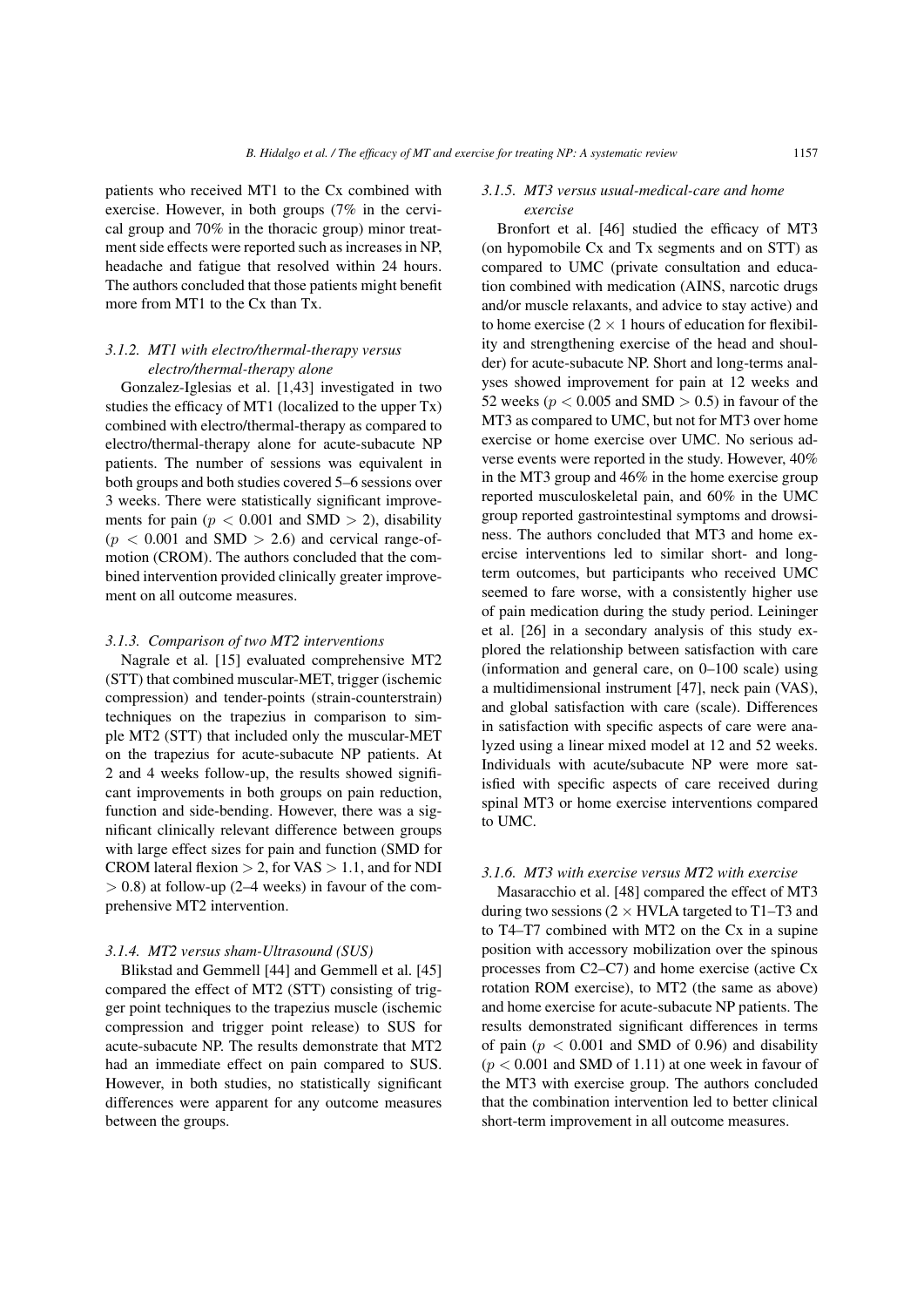# *3.1.7. MT2 with exercise and MT4 with exercise versus exercise alone*

Ganesh et al. [\[25\]](#page-15-19) studied the effect of MT2 (accessory mobilization on the Cx for 10 sessions over 2 weeks) with exercise (flexibility and strengthening of cervical and scapular muscles, and cervical ROM exercises) in comparison to MT4 (SNAGs applied to the Cx in a sitting position) with exercise and exercise alone for patients with acute-subacute NP. All groups were instructed to continue the exercise at home for 4 weeks. The results demonstrated that all the groups improved overtime compared to baseline ( $p < 0.05$ ). However no significant differences between groups ( $p > 0.05$ ) were determined for all outcome measures (pain, disability, CROM) with very small effect size between groups  $(SMD = 0.2)$  after intervention and at follow-up. Any adverse events were reported in the study. The authors concluded that supervised exercises are as effective as both combined mobilizations and exercises on all outcome measures. However as 30–70% of acute NP patients improve spontaneously overtime; future studies should include a UMC group to analyse change with respect to the natural resolution of NP over time.

# *3.2. Effects of interventions on chronic NP*

# *3.2.1. MT1 in comparison to MT2 and MT4*

Izquierdo-Pérez et al. [\[49\]](#page-16-13) compared three different treatments applied to the Cx. These were HVLA (MT1), accessorymobilization (MT2) and SNAGs (MT4). Each patient received 4 sessions within 2 weeks. All three groups showed similar improvements in pain, disability and ROM but there was no difference between interventions in any outcome measure apart from CROM in extension ( $p < 0.01$  and MD  $> 8.3$ ) in favor of MT1 in comparison to MT4. No adverse events were reported for any intervention.

Lopez et al. [\[50\]](#page-16-14) also studied the effect of the same three interventions applied to the Cx, i.e. HVLA (MT1), accessory mobilization (MT2) and SNAGs (MT4) and CROM. In comparison to Perez' investigation [\[49\]](#page-16-13), each patient received only one single therapy session. All of the treatments groups demonstrated similar efficacy for the management of pain (at rest, flexion/extension, rotation, side bending, pressure pain thresholds on C2), and CROM (multidirectional). However, only one significant difference (two way; treatment x time interaction,  $p = 0.04$ ) between groups on all outcome measures was demonstrated with respect only for pain at rest in favor of MT1 and MT2 groups over the MT4 group with moderate to large effects size. There was also an interaction found between trait anxiety (all participants completed the State-Trait Anxiety Inventory; an introspective psychological selfreport measure of anxiety affect), improvement in pain and technique applied, i.e. high anxiety levels expected better prognosis (prospect of recovery) outcome after MT2 application and low anxiety levels expected better prognosis after MT1 and MT4 application. Authors did not report adverse events.

Authors of both studies [\[49,](#page-16-13)[50\]](#page-16-14) concluded by saying that all 3 techniques applied to the Cx were effective in the management of chronic NP with no differences between them. However, MT1 appears marginally better than other forms of MT based on improved CROM in extension only and pain at rest [\[49](#page-16-13)[,50\]](#page-16-14).

# *3.2.2. MT1 to the cervical spine versus kinesio-Tape*

Saavedra-Hernandez et al. [\[51\]](#page-16-15) compared one group receiving MT1 (HVLA thrust to the mid-Cx and upper-Tx), to another group receiving only Kinesio-Tape applied to the neck for one week in patients with chronic NP. Both interventions demonstrated similar decreases in pain, disability and increases in CROM over the 1 week study period but the results showed that there were no statistically significant differences between both groups in all outcome measures except for the CROM in rotation at 7 days. Five patients reported minor adverse events with 3 (7.5%) in the manipulation group (minor increase in NP or fatigue) and two (5%) in the Kinesio-Tape group (cutaneous irritation related to the tape application). These minor post-treatment symptoms resolved within 24 hours. The authors concluded that the application of MT1 or Kinesio-Tape leads to similar reduction in pain and disability and increases in CROM, and that concerning CROM and disability, the changes were not clinically meaningful.

# *3.2.3. MT1 to the cervical spine versus MT1 to the thoracic spine*

Martinez-Segura et al. [\[52\]](#page-16-16) studied the relative efficacy of a single session of MT1 to the mid-Cx or to the upper-Tx for patients with chronic NP. All groups showed similar changes ( $p < 0.001$ ), but there were no significant differences between the 3 groups on all outcome measures (neck pain intensity with NPRS, CROM, pressure pain threshold with algometry). Two patients reported some minor side effects. The authors concluded that Cx and Tx spine MT1 induced similar changes in outcome measures.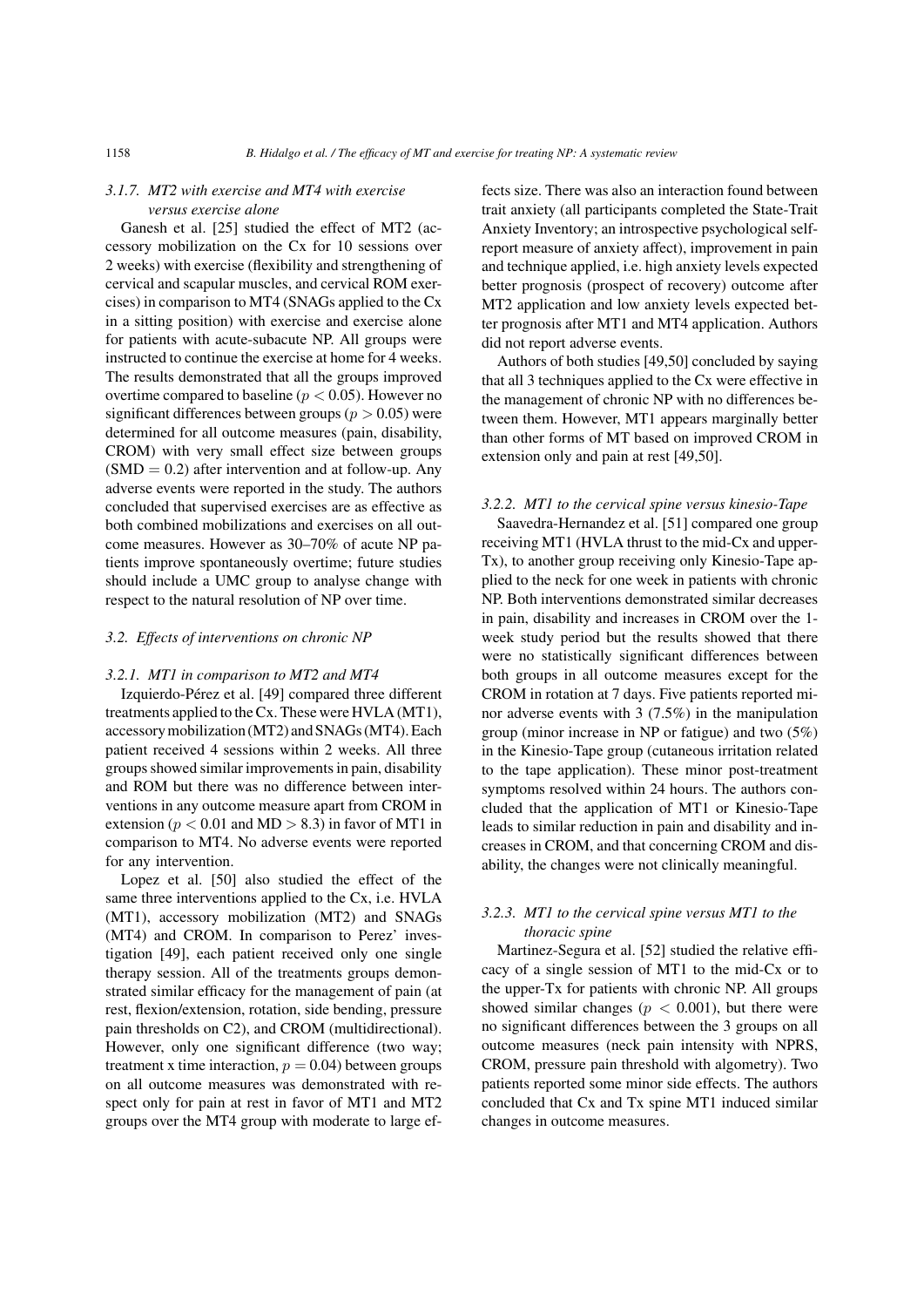#### *3.2.4. MT versus «no-treatment»*

Sherman et al. [\[5\]](#page-15-3) investigated the effectiveness of MT2 (STT to the Cx and Tx region, i.e. connective tissue massage, ischemic compression, myofascial release) in comparison to "no treatment" with a selfcare booklet for patients with chronic NP. Differences between both groups were statistically significant for pain ( $p < 0.005$ ) and disability ( $p < 0.05$ ) at 4-weeks of treatment. The authors concluded that MT2 is safe (i.e. no serious adverse effects were reported) and may have clinical benefits for treating chronic NP at least at short-term.

Schwerla et al. [\[11\]](#page-15-11) compared MT3 to Cx and Tx combined with SUS to "no treatment" with SUS alone for chronic NP patients. The results showed clinical relevant differences in favour of the intervention group on pain reduction ( $p < 0.009$  and MD of 1.8), overall health-improvements ( $p < 0.019$  and MD of 14.6) and functional-status ( $p < 0.05$  and MD of 9) during the course and completion of treatment.

# *3.2.5. MT1 with infrared radiation therapy (IRT) and exercise versus IRT and exercise alone*

Lau et al. [\[8\]](#page-15-4) assessed the effectiveness of MT1 to the Tx combined with IRT (15 minutes over the painful site) and exercise (active neck mobilization, isometric neck muscle contraction for stabilization, and stretching of trapezius and scalene muscles) in comparison to a control group (IRT and exercise only) for chronic NP patients. This study showed that patients in the experimental group had clinically relevant improvements in NP ( $p < 0.001$  and SMD of 0.65) at 6 months and for function ( $p < 0.004$  and SMD of 0.5), overall health  $(p < 0.001$  and SMD of 0.83) and neck mobility  $(p <$ 0.05) at 3 months when compared to the control group from the completion of treatment up to a 3 to 6 months follow-up.

# *3.2.6. MT2 on symptomatic spinal level(s) versus "sham" MT2 (random location)*

Kanlayanaphotporn et al. [\[53\]](#page-16-17) studied the immediate effects of MT2 (Cx accessory mobilization) on pain and active CROM. In the experimental group, the treatment details including the spinal level(s) to be treated, the grade of movement to be applied, and the most appropriate technique of mobilization were noted. In the control group, the patients received one of the following mobilization techniques that could be considered as a placebo procedure: a central PA, ipsilateral unilateral PA, or contralateral unilateral PA pressure. In both groups the MT2 intervention was applied for

1 minute repeated twice. Both group showed significant decrease in neck pain at rest and in pain at most painful movement. However, there were no statistically significant differences between the groups on pain and active CROM.

Aquino et al. [\[19\]](#page-15-26) and Schomacher et al. [\[54\]](#page-16-18) evaluated whether MT2, using the same techniques as described above for Aquino et al., and intermittent translatory traction in supine (accessory mobilization) between C2 and C7 for Schomacher et al., applied both to the symptomatic Cx level, was able to reduce pain compared to the same MT2 interventions but at an asymptomatic Cx level(s). Although all groups in both studies showed significant immediate pain relief, there was no significant difference between the groups.

These studies [\[19,](#page-15-26)[53,](#page-16-17)[54\]](#page-16-18) demonstrate that identification of the symptomatic Cx segment is not important for the immediate effects of MT2 (accessory mobilization) on pain for chronic NP.

#### *3.2.7. MT versus active rehabilitation*

Bronfort et al. [\[7\]](#page-15-7) compared MT3 alone (HVLA thrusts with STT) to the Cx and Tx for 20 sessions of 15–20 minutes), to MT3 with exercise (neck and upper body strengthening for 20 sessions of 1 hour), to MedX Exercise (high technology devices for strengthening of the neck and upper-body during 20 sessions of 1 hour). Although there was a tendency for greater improvement for the two exercise groups (MT3 with exercise and MedX exercise), the efficacy of these 3 interventions was not statistically different for pain, function and overall improvement during treatment. However, at 1-year follow-up, there were significant differences in favour of MT3 combined with exercise and MedX exercises groups as compared to MT3 alone on pain reduction ( $p < 0.05$  and SMD  $> 0.4$ ). The MT3 with exercise, however, showed greater gains in all measures of performance (strength, endurance, and CROM) than MT3 alone ( $p < 0.05$ ), as well as a greater satisfaction with care ( $p < 0.01$ ). After a 1-year follow-up, the authors concluded that MT3 with exercises and MedX exercise appeared to be more efficient than MT3 alone for chronic NP.

Evans et al. [\[55\]](#page-16-19) investigated the efficacy of MT1 (to the Cx and Tx for 20 sessions of 15–20 minutes) combined with high dose (20 sessions of 1-hour) supervised strengthening exercise (neck and upper body strengthening), to high dose supervised strengthening exercise alone, and low dose home exercise and advice for chronic NP patients. There were clinically relevant improvements at 12 weeks for both high dose exercise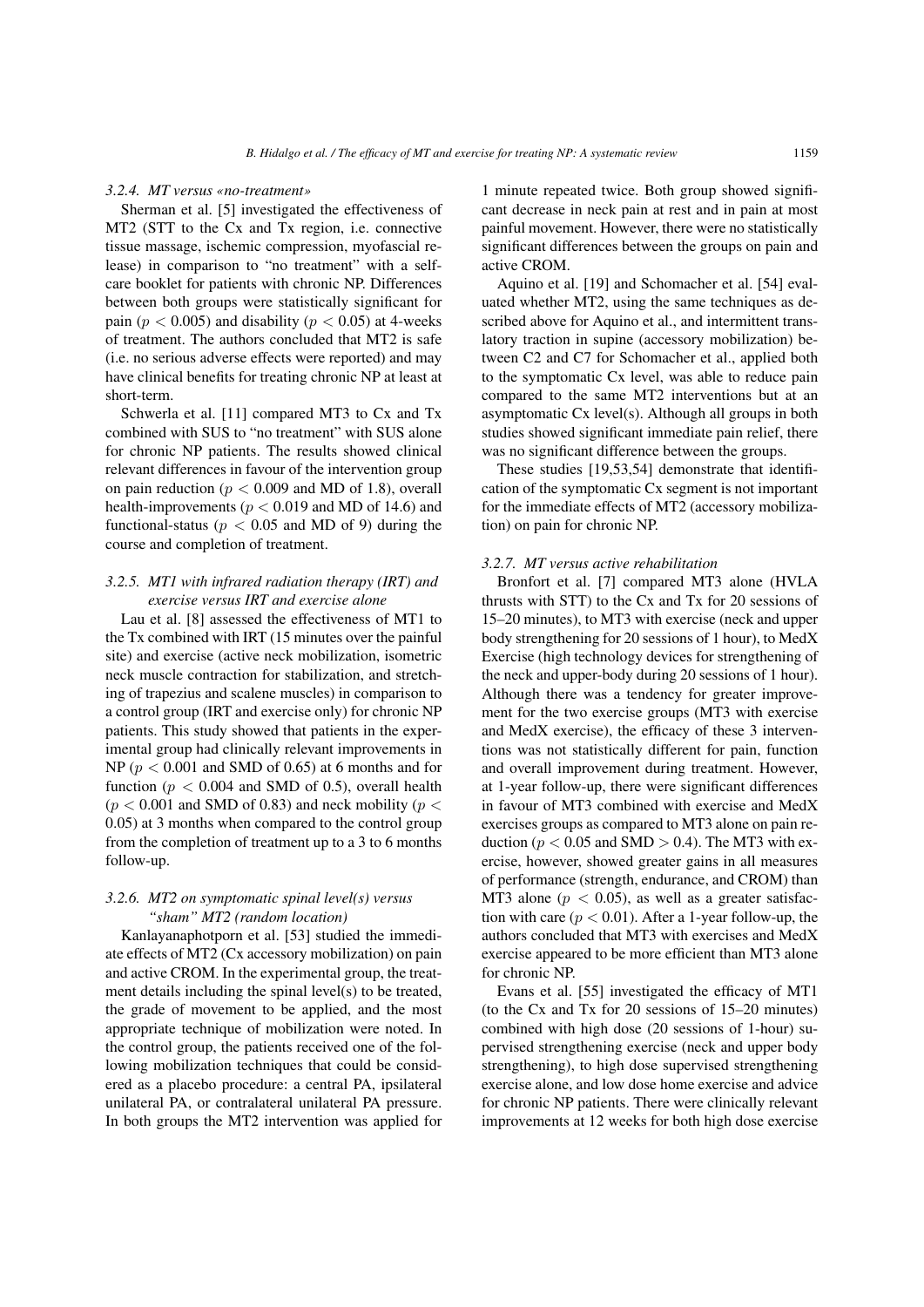groups for pain and overall health improvement ( $p <$ 0.001) in comparison to home exercise and a trend for disability for MT1 combined with exercise against home exercise. The authors concluded that high dose exercise combined or not with MT1 gained better outcomes than home exercise particularly in the mediumterm (3 months).

Akhter et al. [\[27\]](#page-15-27) investigated the role of MT1 (HVLA on the stiff Cx segments for around 6 sessions over 3 weeks) combined with supervised exercise (flexibility, strengthening of the cervical and scapular muscles and CROM exercise) in comparison to supervised exercise regime alone for chronic NP patients. At the end of 3 weeks interventions both groups were instructed to do the same exercise for a period of 3 months on a daily basis. Both groups made significant improvement in pain and functional outcome measures ( $p < 0.001$ ) over 3 and 12 weeks' time period in relation to baseline. However, between groups analysis showed no significant differences at all time points for both outcome measures ( $p > 0.05$ ). Adverse events were reported for one subject with episode of dizziness, he was excluded from the study. Authors concluded that both groups made significant improvements and that on closer inspection MT1 with exercise appeared as a favourable treatment preference (a better trend of improvements) compared to exercise alone.

The general trend of these three studies [\[7,](#page-15-7)[27,](#page-15-27)[55\]](#page-16-19) was that combined MT1 and MT3 on the Cx and Tx with exercise demonstrated better results for pain, function, satisfaction with care and general health in comparison to exercise or MT alone for patients with chronic NP.

# 4. Discussion

The goal of this SR was to assess and update the best evidence by including only low-risk of bias RCTs reporting on the effectiveness of different MT approaches, classified into 4 categories (MT1-MT4), in the management of NP without associated disorders such as cervicogenic headache or radiculopathy. Efficacy for MT1-4 interventions was assessed in isolation or when combined with exercise or UMC.

With respect to acute/sub-acute NP this review found moderate evidence in favour of (i) MT1 at the involved Cx level combined with exercise when compared to MT1 to the Tx combined with exercise [\[42\]](#page-16-7); (ii) MT3 (Tx HVLA  $+$  Cx accessory mobilization) combined with exercise compared to MT2 (Cx accessory mobilization) with exercise [\[49\]](#page-16-13); (iii) MT1 to the upper Tx combined with electro/thermal-therapy in comparison to electro/thermal-therapy alone, for pain relief and functional improvement in the very short to short-term; (iv) MT3 to the Cx and Tx or home exercise in comparison to UMC for pain and satisfaction with care from short to long-term [\[26](#page-15-25)[,46\]](#page-16-11); (v) MT2 (STT) comprising muscular-MET, trigger-points (ischemic compression), and positional-release (tenderpoints) techniques to the trapezius compared to MT2 (STT) using only muscular-MET to the trapezius for pain, function and CROM in the very short-term [\[15\]](#page-15-10).

This review found moderate evidence of no difference in efficacy between MT2, comparing trigger point therapy to SUS [\[44](#page-16-9)[,45\]](#page-16-10). In addition there was limited evidence of no difference in efficacy between MT2 (Cx accessory mobilization) with exercise in comparison to MT4 (Cx SNAGs) combined with exercise in comparison to exercise alone on pain, disability and CROM [\[50\]](#page-16-14).

With respect to chronic NP this review found strong evidence of no difference in efficacy for MT2 when comparing Cx accessory mobilization at the symptomatic level to the asymptomatic level for pain and function [\[19](#page-15-26)[,53](#page-16-17)[,54\]](#page-16-18). Moderate to strong evidence was found in favour of MT1 and MT3 at the Cx and Tx combined with exercise in comparison to exercise or MT alone for pain, function, satisfaction with care and general health at least in the short- to moderateterms [\[7](#page-15-7)[,27](#page-15-27)[,55\]](#page-16-19). Moderate evidence was found in favour (i) of MT1 compared to MT2 (Cx accessory mobilization) and MT4 (Cx SNAGs), for CROM [\[49\]](#page-16-13) and pain [\[50\]](#page-16-14) in the very short-term; (ii) of MT2 (STT to the Cx and Tx)  $[5]$  and MT3 to the Cx and Tx  $[11]$  in comparison to no-treatment (self-care booklet or SUS), in the short-term for pain and disability [\[5\]](#page-15-3); (iii) of MT1 to the Tx with IRT and exercise as compared to IRT and exercises alone for pain, function, overallhealth and CROM in the short to moderate-term [\[8\]](#page-15-4). Moderate evidence was found of no difference (i) between MT1 to the Cx and Cx-Tx in comparison to Kinésio-Tape applied to the neck region for pain, disability and CROM in the very short-term [\[51\]](#page-16-15); (ii) between MT1 to the Cx in comparison to MT1 to the Tx for pain, CROM and pressure pain threshold at the very short-term [\[52\]](#page-16-16).

The evidence from this current SR is consistent with evidence provided from previous systematic reviews [\[4,](#page-15-1)[23,](#page-15-18)[56\]](#page-16-21) reporting on the efficacy of MT for NP. However, the current review provides new evidence in this regard, as well as improves understanding of the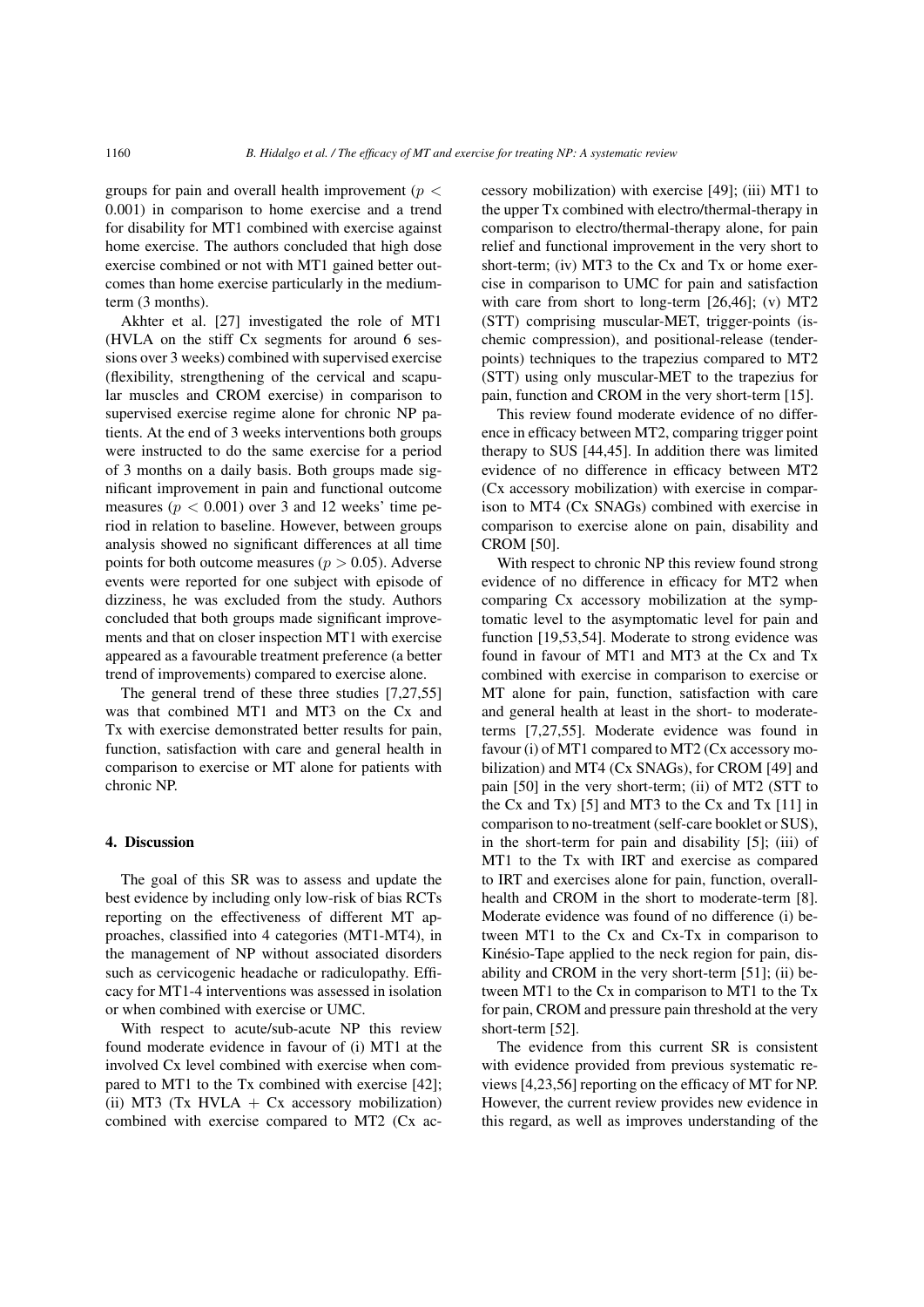Table 3

<span id="page-12-0"></span>Summary findings for MT1-4 combined or not with exercise and/or usual medical care for neck pain. Strength of new evidence is shown in italic text. Upgrade of previous evidence is shown in classical text [\[4,](#page-15-1)[23,](#page-15-18)[56\]](#page-16-21)

| For acute/subacute neck pain                                                                                                                  |                                                                                                                |                                                                                                                                                                                                                                                                           |
|-----------------------------------------------------------------------------------------------------------------------------------------------|----------------------------------------------------------------------------------------------------------------|---------------------------------------------------------------------------------------------------------------------------------------------------------------------------------------------------------------------------------------------------------------------------|
| Categories of MT interventions vs<br>comparison group                                                                                         | Quality of evidence (A<br>high; B moderate)                                                                    | Strength of evidence for interventions                                                                                                                                                                                                                                    |
| MT1-upper Cx with Exercise vs<br>MT1-Tx with Exercise                                                                                         | 1 RCT, Level A, $n = 24$<br>Puentedura et al. [42]                                                             | MODERATE evidence in favor of MT1-Cx with Exercise in comparison<br>to MT1-Tx with Exercise for pain and function at very short, short term<br>and intermediate-term (6 months)                                                                                           |
| MT1-Tx with Electro/thermal<br>therapy vs electro thermal therapy<br>alone                                                                    | 2 RCT, Level A, $n = 90$<br>Gonzalez-Iglesias et<br>al. [1,43]                                                 | MODERATE evidence in favor of MT1 combined with electro/thermal<br>therapy in comparison to electro/thermal therapy alone for pain and<br>function at very short- and short term                                                                                          |
| $MT2$ (STT: MET + trigger and<br>tender points on trapezius) vs MT2<br>(only MET on trapezius)                                                | 1 RCT, Level A, $n = 60$<br>Nagrale et al. [15]                                                                | MODERATE evidence in favor of MT2 using MET combined with<br>trigger and tender points in comparaison to MET alone for pain and<br>function at short term                                                                                                                 |
| MT2 (trigger points therapy) vs<br>SUS                                                                                                        | 2 RCT, Level A, $n = 90$<br>Blikstad and Gemmell [44]<br>Gemmell et al. [45]                                   | MODERATE evidence of no difference between MT2 using trigger<br>points and SUS for pain and function at very short term                                                                                                                                                   |
| MT3 (MT1-Tx and MT2-Cx) with<br>Exercise vs MT2-Cx (accessory<br>mobilization) with Exercise                                                  | 1 RCT, level A, $n = 64$<br>Masaracchio et al. [48]                                                            | MODERATE evidence in favor of MT3 with Exercise in comparison of<br>MT2 (accessory mobilization) with Exercises alone for pain and function<br>at short term                                                                                                              |
| MT3 on Cx-Tx and home Exercise<br>vs UMC                                                                                                      | 2 RCT, level A, $n = 272$<br>Bronfort et al. [46]<br>Leininger et al. [26]                                     | MODERATE evidence in favor of MT3 and home Exercise groups in<br>comparison of UMC for pain and satisfaction with care at post treatment,<br>short and intermediate term                                                                                                  |
| MT2-Cx (accessory mobilization)<br>with Exercise vs MT4-Cx (SNAGs)<br>with Exercise vs Exercise alone                                         | 1 RCT, level B, $n = 80$<br>Ganesh et al. [25]                                                                 | LIMITED evidence of no difference of efficacy between groups on pain<br>and function                                                                                                                                                                                      |
| For chronic neck pain                                                                                                                         |                                                                                                                |                                                                                                                                                                                                                                                                           |
| Categories of MT interventions vs.<br>comparison group                                                                                        | Quality of evidence (A<br>high; B moderate)                                                                    | Strength of evidence for interventions                                                                                                                                                                                                                                    |
| MT1-Cx vs MT2-Cx (accessory<br>mobilization) vs MT4-Cx (SNAGs)                                                                                | 1 RCT Level A, $n = 61$<br>Izquierdo-Pérez et al. [49]                                                         | MODERATE evidence in favor of MT1 in comparison to MT4 for active<br>CROM in extension, immediately after treatment and during the 3<br>months follow-up MODERATE evidence of no difference of efficacy for<br>all other outcome measures (pain, function) between groups |
| MT1-Cx vs MT2-Cx (accessory<br>mobilization) vs MT4-Cx                                                                                        | 1 RCT Level A, $n = 48$<br>Lopez et al. [50]                                                                   | MODERATE evidence in favor of MT1 and MT2 in comparison to MT4<br>only for pain at rest just after interventions<br>MODERATE evidence of no difference between groups on all other<br>outcome measures (pain and function)                                                |
| MT1-Cx vs MT1-Tx                                                                                                                              | 1 RCT Level A, $n = 90$<br>Martinez-Segura et al. [52]                                                         | MODERATE evidence of no difference between groups for pain, CROM<br>and PPT                                                                                                                                                                                               |
| MT1 on Cx-Tx vs Kinésiotape                                                                                                                   | 1 RCT Level A, $n = 80$<br>Saavedra-Hernandez et<br>al. [51]                                                   | MODERATE evidence in favor of MT1 only for CROM rotations<br>MODERATE evidence of no difference between groups on pain and<br>function                                                                                                                                    |
| MT3 on Cx-Tx with Sham<br>electrotherapy vs MT3 with<br>Exercise vs MedX (high dose of<br>exercise with specific devices)                     | 1 RCT Level A, $n = 191$<br>Bronfort et al. [7]                                                                | MODERATE evidence in favor of MT3 with Exercise and MedX groups<br>in comparison to MT3 alone for pain and function at long term.                                                                                                                                         |
| MT1-Tx with IRR and home<br>Exercise vs IRR and home Exercise                                                                                 | 1 RCT Level A, $n = 120$<br>Lau et al. $[8]$                                                                   | MODERATE evidence in favor of MT1 with IRR and home Exercise for<br>pain, disability, overall improvement and function for immediately post<br>treatment which remained up to 6-months                                                                                    |
| MT1 on Cx-Tx with Exercise vs<br>high dose of Exercise vs. HEA                                                                                | 1 RCT Level A, $n = 270$<br>Evans et al. [55]                                                                  | MODERATE evidence in favor of MT1 with Exercise and high dose of<br>Exercise groups in comparison to HEA group for pain, satisfaction and<br>global perceived effect at 12 weeks                                                                                          |
| MT2-Cx (accessory mobilization)<br>on symptomatic level(s) vs<br>MT2-Cx (accessory mobilization)<br>on random and/or asymptomatic<br>level(s) | 3 RCT level A, $n = 234$<br>Kanlayanaphotporn et<br>al. [53]; Aquino et al. [19]<br>and Schomacher et al. [54] | STRONG evidence of no difference between groups for pain and function                                                                                                                                                                                                     |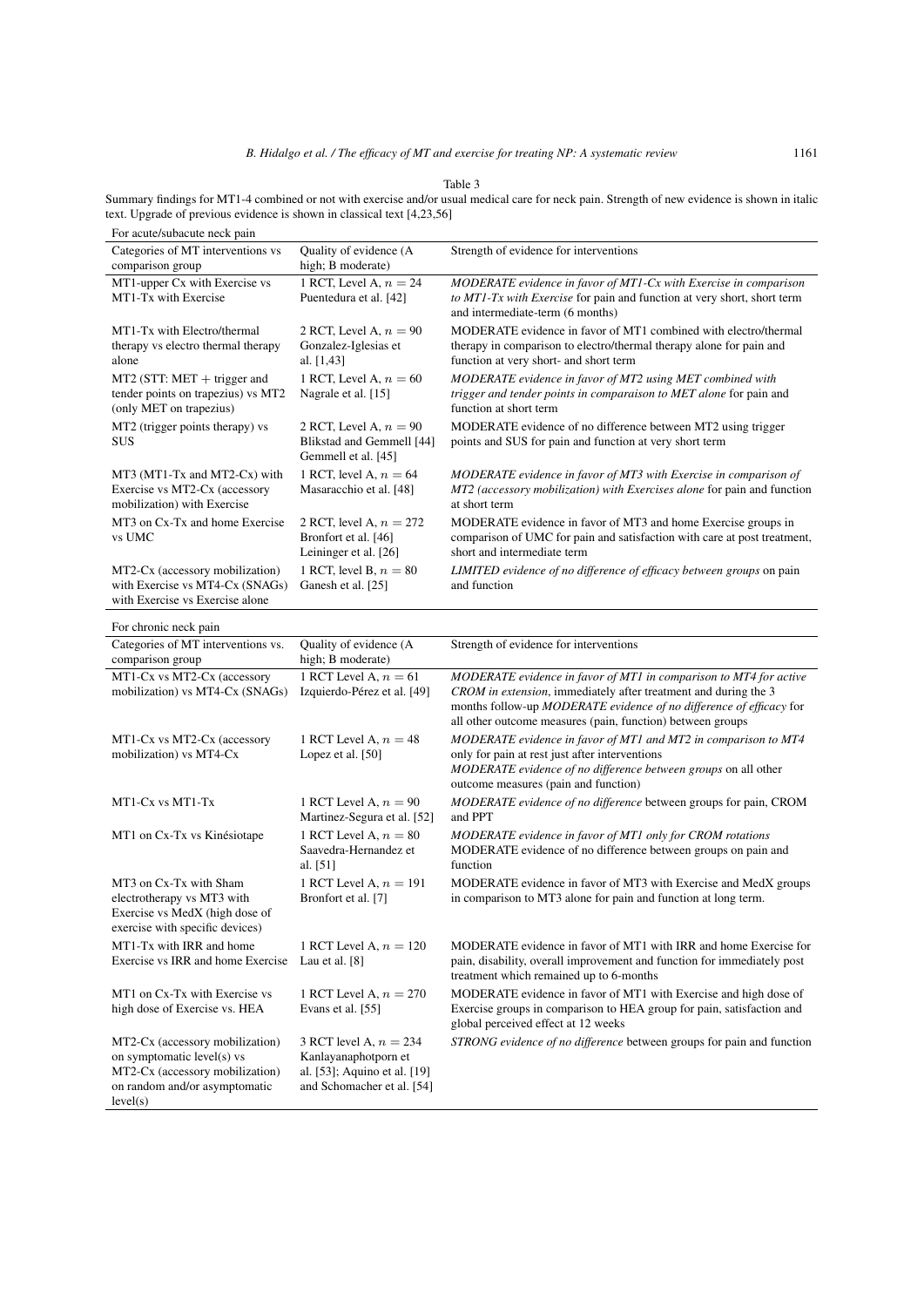| radio <i>J</i> , comunitati                                                        |                                                 |                                                                                                                                                        |  |  |  |
|------------------------------------------------------------------------------------|-------------------------------------------------|--------------------------------------------------------------------------------------------------------------------------------------------------------|--|--|--|
| Categories of MT interventions vs<br>comparison group                              | Quality of evidence (A)<br>high; B moderate)    | Strength of evidence for interventions                                                                                                                 |  |  |  |
| MT3 with SUS vs "no treatment"<br>(SUS only)                                       | 1 RCT Level A, $n = 41$<br>Schwerla et al. [11] | MODERATE evidence in favor of MT3 in comparison to "no treatment"<br>for pain, overall improvement at the end of treatment and function at 3<br>months |  |  |  |
| MT2 with STT on the C-T <sub>x</sub> vs "no<br>treatment" (only self-care booklet) | 1 RCT Level A, $n = 64$<br>Sherman et al. [5]   | MODERATE evidence in favor of MT2 in comparison to "no treatment"<br>for pain and function at 4 weeks of treatment                                     |  |  |  |
| MT1-cx with Exercise vs. Exercise<br>alone                                         | 1 RCT level B, $n = 62$<br>Akhter et al. [27]   | LIMITED evidence of no difference between groups on all outcome<br>measures (pain and function).                                                       |  |  |  |

Table 3, continued

MT: manual therapy; MT1: HVLA thrust; MT2: accessory an physiological mobilization and/or soft-tissue-techniques (STT) and/or muscle energy technique (MET); MT3: MT1 + MT2; MT4: Mulligan'sustained natural apophyseal glides (SNAGs) to Cx. UMC: usual medical care; Cx: cervical spine; Tx: thoracic spine; SUS: sham ultrasound; IRR: infrared radiation; HEA: home exercise and advise; Exercise: specific and/or general exercise; PPT: pressure pain threshold.

levels of evidence for manual therapists. Due to the very large body of evidence regarding MT for NP, and the inability to present all this information in a single paper, we focused on RCT's with low-risk of bias that would update and improve on previous reviews. This new evidence and confirmation of previous reviews can be seen in summary in Table [3.](#page-12-0)

This review provides manual therapists with information about treatment efficacy covering a wide range of commonly used MT in everyday clinical practice. Rather than combining all MT into a single comparison group we sub-categorized MT into 4 distinct groups combined or not with exercise. This enables the reader to better understand the evidence for different forms of MT and whether the addition of exercise improves treatment efficacy.

# *4.1. Adverse events*

In addition to understanding the evidence for the efficacy of MT it is important to recognize any potential risks associated with MT intervention. This is particularly true for the cervical spine, which has a special vulnerability due to its unique anatomy and proximity to the brain. In the literature, MT to the cervical spine is often associated with adverse events particularly with regard to HVLA thrust techniques. Adverse events are important, not only from a morbidity/injury perspective, but also in terms of patient satisfaction and perception of improvement following treatment, which might be decreased in patients who experience adverse events [\[57\]](#page-16-22). In general however, there is a lack of consensus in reports of RCT's regarding the classification and definition of adverse events following interventions. When adverse events have been reported we have described these adverse events for each included study in the result section. Future studies should follow more rigorous and standardized methods to allow more effective comparisons [\[58–](#page-16-23)[65\]](#page-17-0).

Clearly, a way to prevent adverse events is not to perform cervical manipulation, and perhaps manipulate the thoracic spine instead. It is suggested that thoracic manipulation may have some efficacy in the treatment of neck pain [\[4\]](#page-15-1). However, there is moderate evidence favouring cervical over thoracic manipulation for acute NP [\[42\]](#page-16-7). Combining cervical mobilization with thoracic manipulation may be one way to bypass the risks involved with certain cervical techniques and also improve treatment efficacy [\[48\]](#page-16-12). In chronic NP, although moderate evidence was found in favour of cervical manipulation when compared to accessory mobilization or SNAGs to the cervical spine [\[49](#page-16-13)[,50\]](#page-16-14), reported differences were marginal for Cx extension ROM only as well as pain at rest. Furthermore, there is moderate evidence of no difference between cervical and thoracic spinal manipulation at least in terms of immediate effects [\[52\]](#page-16-16). Hence, it is important to assess whether such small marginal improvements in outcome favouring Cx manipulation can be justified against the risks involved. Due to the rarity of serious adverse events following cervical MT techniques [\[66\]](#page-17-1), it is virtually impossible to clearly identify the risk benefit analysis of Cx manipulation. Further investigation is required to compare a cervical and thoracic spine treatment approach against cervical manipulation alone, as well as the long-term effects. Meanwhile, we recommend the guidelines from a consensus of experts (http://www.ifompt.org) for cervical spine screening along with the evidence from this SR before applying HVLA thrust techniques to the Cx for patients with NP.

# *4.2. NP classification*

To our knowledge, and in contrast to LBP, there are no recommended or validated classification systems to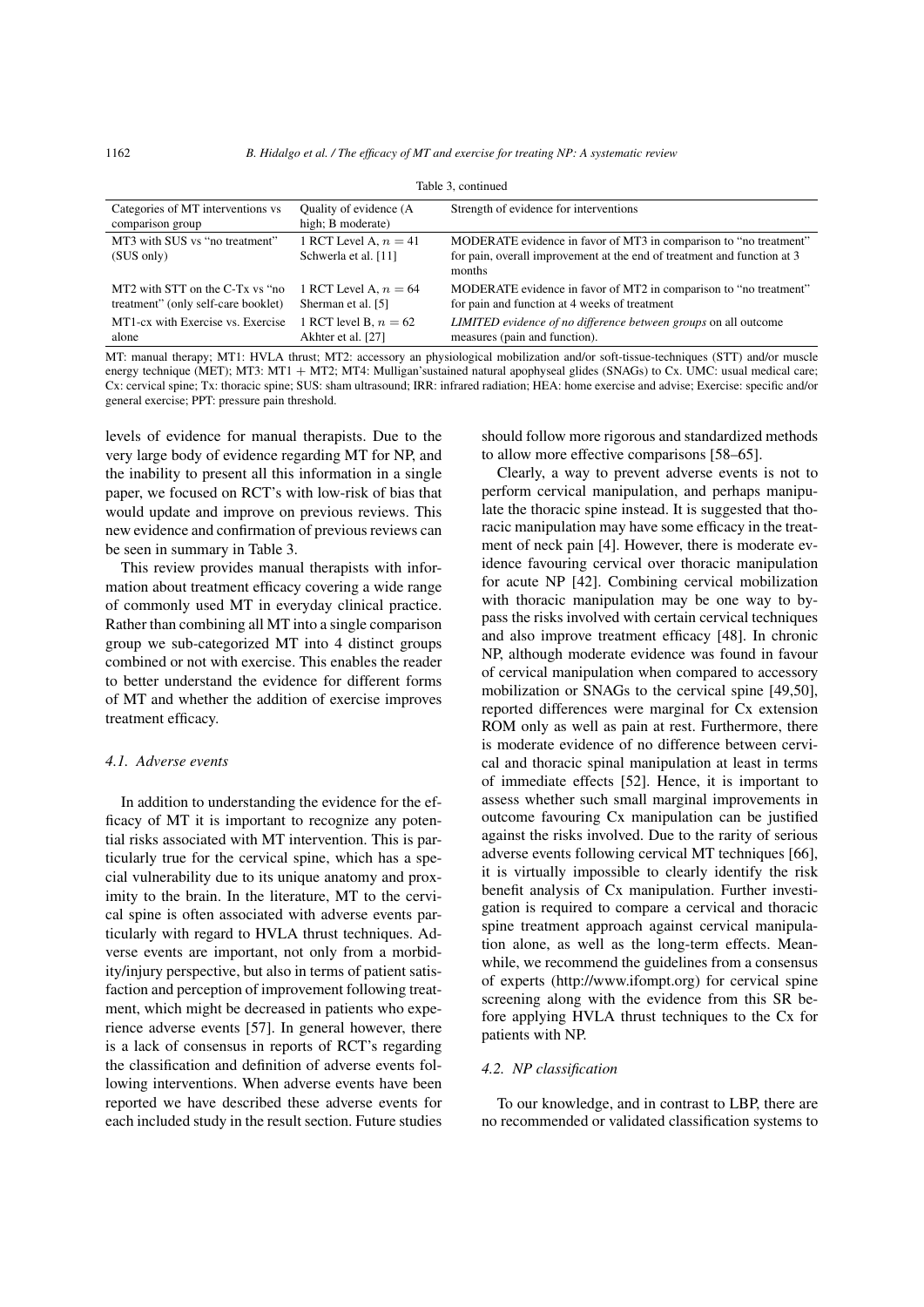stratify NP and to target specific subgroups with OMT treatment formulated for each subgroup. Classification of patients with LBP into sub-groups and the application of specific OMT interventions for each matched sub-group has proved to be more effective than generic forms of treatment [\[67–](#page-17-2)[71\]](#page-17-3). Consequently, stratified care for LBP is becoming a dominant topic in research and clinical practice [\[20,](#page-15-15)[68](#page-17-4)[,71\]](#page-17-3).

Due to the lack of classification systems for NP, the treatment decision to apply a specific form of MT (MT1-4) and/or exercise is mainly based on clinical reasoning, which must include the subjective and physical examination. Firstly, the subjective examination should help to identify and exclude people with psychosocial issues (yellow flags) and serious spinal pathologies (red flags) [\[69\]](#page-17-5). Secondly, the dominant pain mechanism should be identified, and can be broadly divided into three categories. These categories are the "input mechanisms" corresponding to nociceptive pain and peripheral neuropathic pain; the "processing mechanism" defined as centrally maintained pain associated with central sensitization, and the cognitive-affective mechanisms of pain; the "output mechanisms" include the autonomic, motor, neuroendocrine and immune systems [\[69](#page-17-5)[–71\]](#page-17-3). Thirdly, therapeutic goals and OMT treatment options can be determined from the integration of the subjective and physical examination [\[69–](#page-17-5)[71\]](#page-17-3).

#### 5. Limitations

The results of our qualitative SR should be interpreted in the light of some limitations. First, although only low-risk of bias RCTs were include, there was much heterogeneity among trials; including the way the trial data was presented, the patients, comparison (control) groups (and co-interventions), outcomes measures, and studies' design, as well as the report of adverse events. Secondly to identify which MT intervention should be evaluated, we used an original and comprehensive classification system in accordance with a comprehensive analysis of the literature as well as with clinical practice of MT. This classification system was used in a previous SR of MT for low back pain [\[20\]](#page-15-15). However, there is currently no ideal classification of MT techniques as MT is broad by nature. The MT2 category may be seen as the weakest category in this classification system, as it comprises a very wide range of mobilization techniques as well as articular MET and/or STT. For this reason we described throughout the text and tables the specific interventions used in RCT's investigating MT2; attempting to improve understand of the efficacy of this MT approach for NP. Due to the heterogeneity among trials, a metaanalysis enabling pooled statistics of effect was not possible. Thirdly, some studies used adjuvant therapy in both intervention and comparison groups which create difficulties to evaluate objectively the intrinsic efficacy of MT. Finally, only studies published in English from 1st January 2000 to 31th December 2015 were reviewed, leading to the possibility of relevant articles existing in other languages or before 2000.

# 6. Conclusion

This SR has confirmed previous evidence and increased levels of confidence regarding efficacy of MT for NP. The clinical implications of this evidence can be broadly summarized to a number of points. Firstly, in general it can be seen that combining different forms of MT with exercise is better than MT or exercise alone. Secondly, there is moderate to strong evidence in favor of MT1 or MT3 combined with exercise for improvement in pain, function, and satisfaction with care for patients with NP when compared to UMC, exercise alone, MT alone or to no treatment. Thirdly, there is strong evidence that for chronic NP mobilization need not be applied at the symptomatic level for improvement in pain and function. This may have implications for reducing the risk involved with some MT techniques applied to the Cx as well as to choose the level(s) of Cx treatment in function of the irritability state of the patient. Fourthly, there is moderate evidence that in general MT1, MT2 and MT4 have similar effects on NP. Since intuitively Cx manipulation carries greater risk than mobilization or MWM these interventions could be seen as a viable option to manage NP together with exercise and in combination with Tx MT1. Future RCTs should be more rigorous in their investigation by not mixing categories of patients as well as intervention types.

# Conflict of interest

None to report.

# References

<span id="page-14-0"></span>[1] Gonzalez-Iglesias J, Fernandez-de-las-Penas C, Cleland JA, Alburquerque-Sendin F, Palomeque-del-Cerro L, Mendez-Sanchez R. Inclusion of thoracic spine thrust manipulation into an electro-therapy/thermal program for the management of patients with acute mechanical neck pain: A randomized clinical trial. Man Ther 2009; 14: 306-13.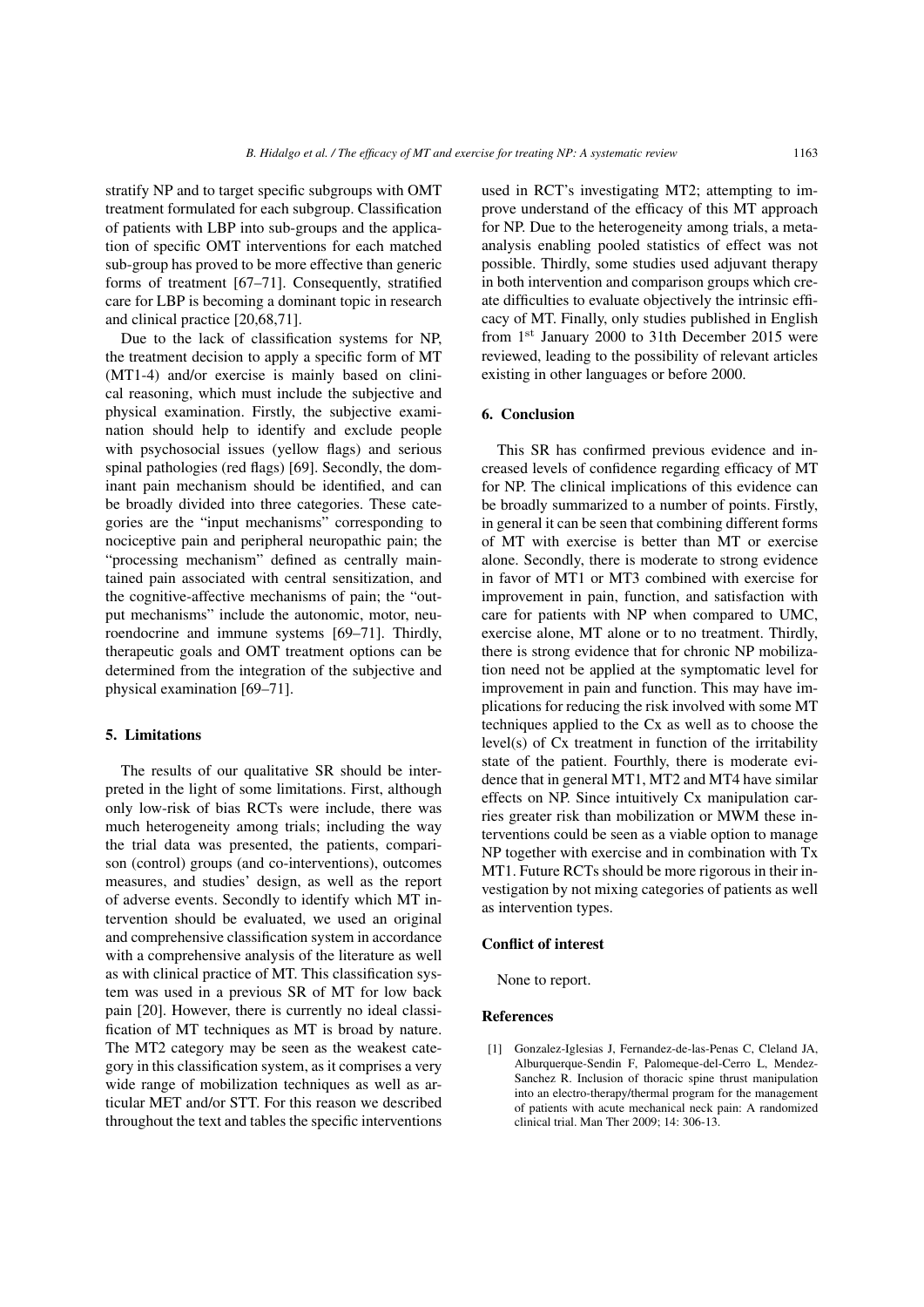- <span id="page-15-2"></span>[2] Cleland JA, Glynn P, Whitman JW, Eberhart SL, MacDonald C, Childs JD. Short-term effects of thrust versus nonthrust mobilization/manipulation directed at the thoracic spine in patients with neck pain: A randomized clinical trial. Phys Ther 2007; 87: 431-40.
- [3] Jette AM, Smith K, Haley SM, Davis KD. Physical therapy episodes of care for patients with low back pain. Phys Ther 1994; 74: 101-10.
- <span id="page-15-1"></span>[4] Vincent K, Maigne JY, Fischhoff C, Lanlo O, Dagenais S. Systematic review of manual therapies for nonspecific neck pain. Joint Bone Spine 2013; 80: 508-15.
- <span id="page-15-3"></span>[5] Sherman KJ, Cherkin DC, Hawkes RJ, Miglioretti DL, Deyo RA. Randomized trial of therapeutic massage for chronic neck pain. Clin J Pain 2009; 25: 233-8.
- <span id="page-15-8"></span>[6] Evans R, Bronfort G, Nelson B, Goldsmith CH. Two-year follow-up of a randomized clinical trial of spinal manipulation and two types of exercise for patients with chronic neck pain. Spine 2002; 27: 2383-89.
- <span id="page-15-7"></span>[7] Bronfort G, Evans R, Nelson B, Aker PD, Goldsmith CH, Vernon H. A randomized clinical trial of exercise and spinal manipulation for patients with chronic neck pain. Spine 2001; 26: 788-97.
- <span id="page-15-4"></span>[8] Lau HMC, Wing TT, Lam TH. The effectiveness of thoracic manipulation on patients with chronic mechanical neck pain – A randomized controlled trial. Man Ther 2011; 16: 141-7.
- <span id="page-15-0"></span>[9] Haldeman S, Carroll L, Cassidy JD, Schubert J, Nygren A, et al. The bone and joint decade 2000-2010 task force on neck pain and its associated disorders: Executive summary. Spine 2008; 33: 5-7.
- <span id="page-15-5"></span>[10] Madson TJ, Cieslak KR, Gay RE. Joint mobilization vs massage for chronic mechanical neck pain: A pilot study to assess recruitment strategies and estimate outcome measure variability. J Manipulative Physiol Ther 2010; 33: 644-51.
- <span id="page-15-11"></span>[11] Schwerla F, Bischoff A, Nurnberger A, Genter P, Guillaume JP, Resch KL. Osteopathic treatment of patients with chronic non-specific neck pain: A randomised controlled trial of efficacy. Forsch Komplementmed 2008; 15: 138-45.
- [12] Hemmila HM. Bone setting for prolonged neck pain: A randomized clinical trial. J Manipulative Physiol Ther 2005; 28: 508-15.
- <span id="page-15-6"></span>[13] Palmgren PJ, Sandstrom PJ, Lundqvist FJ, Heikkila H. Improvement after chiropractic care in cervicocephalic kinesthetic sensibility and subjective pain intensity in patients with nontraumatic chronic neck pain. J Manipulative Physiol Ther 2006; 29: 100-6.
- <span id="page-15-9"></span>[14] Dziedzic K, Hill J, Lewis M, Sim J, Daniels J, Hay EM. Effectiveness of manual therapy or pulsed shortwave diathermy in addition to advice and exercise for neck disorders: A pragmatic randomized controlled trial in physical therapy clinics. Arthritis Rheum 2005; 53: 214-22.
- <span id="page-15-10"></span>[15] Nagrale AV, Glynn P, Joshi A, Ramteke G. The efficacy of an integrated neuromuscular inhibition technique on upper trapezius trigger points in subjects with non-specific neck pain: A randomized controlled trial. J Man Manip Ther 2010; 18: 37-43.
- <span id="page-15-12"></span>[16] Pool JJ, Ostelo RW, Knol DL, Vlaeyen JW, Bouter LM, de Vet HC. Is a behavioral graded activity program more effective than manual therapy in patients with subacute neck pain? Results of a randomized clinical trial. Spine 2010; 35: 1017-24.
- <span id="page-15-13"></span>[17] Martel J, Dugas C, Dubois JD, Descarreaux M. A randomised controlled trial of preventive spinal manipulation with and without a home exercise program for patients with chronic neck pain. BMC Musculoskelet Disord 2011; 12: 41-49.
- <span id="page-15-14"></span>[18] Cleland JA, Childs JD, McRae M, Palmer JA, Stowell T. Immediate effects of thoracic manipulation in patients with neck pain: A randomized clinical trial. Man Ther 2005; 10: 127-35.
- <span id="page-15-26"></span>[19] Aquino RL, Caires PM, Furtado FC, Loureiro AV, Ferreira PH, Ferreira ML. Applying joint mobilization at different cervical vertebral levels does not influence immediate pain reduction in patients with chronic neck pain: A randomized clinical trial. J Man Manip Ther 2009; 17: 95-100.
- <span id="page-15-15"></span>Hidalgo B. Detrembleur C, Hall T, Mahaudens P, Nielens H. The efficacy of manual therapy and exercise for different stages of non-specific low back pain: An update of systematic reviews. J Man Manip Ther 2014; 22: 59-74.
- <span id="page-15-16"></span>[21] Konstantinou K, Foster N, Rushton A, Baxter D. The use and reported effects of mobilization with movement techniques in low back pain management; a cross-sectional descriptive survey of physiotherapists in Britain. Man Ther 2002; 7: 206-14.
- <span id="page-15-17"></span>[22] Hidalgo B, Pitance L, Hall T, Detrembleur C, Nielens H. Short-term effects of Mulligan mobilization with movement on pain, disability, and kinematic spinal movements in patients with nonspecific low back pain: A randomized placebocontrolled trial. J Manipulative Physiol Ther 2015; 38: 365- 74.
- <span id="page-15-18"></span>[23] Miller J, Gross A, D'Sylva J, Burnie SJ, Goldsmith CH, Graham N, et al. Manual therapy and exercise for neck pain: A systematic review. Man Ther 2010; 15: 334-354.
- <span id="page-15-21"></span>[24] van Tulder MW, Furlan AD, Bombardier C, Bouter L. Update method guidelines for systematic reviews in the cochrane collaboration back review group. Spine 2003; 28: 1290-9.
- <span id="page-15-19"></span>[25] Ganesh GS, Mohanty P, Pattnaik M, Mishra C. Effectiveness of mobilization therapy and exercises in mechanical neck pain. Physiother Theory Pract 2015; 31: 99-106.
- <span id="page-15-25"></span>[26] Leininger BD, Evans R, Bronfort G. Exploring patient satisfaction: A secondary analysis of a randomized clinical trial of spinal manipulation, home exercise, and medication for acute and subacute neck pain. J Manipulative Physiol Ther 2014; 37: 593-601.
- <span id="page-15-27"></span>[27] Akhter S, Khan M, Ali SS, Soomro RR. Role of manual therapy with exercise regime versus exercise regime alone in the management of non-specific chronic neck pain. Pak J Pharm Sci 2014; 27: 2125-8.
- [28] Lopez-Lopez A, Alonso Perez JL, González Gutierez JL, La Touche R, Lerma Lara S, et al. Mobilization versus manipulations versus sustain apophyseal natural glide techniques and interaction with psychological factors for patients with chronic neck pain: Randomized controlled trial. Eur J Phys Rehabil Med 2015; 51: 121-32.
- <span id="page-15-20"></span>[29] Beltran-Alacreu H, López-de-Uralde-Villanueva I, Fernández -Carnero J, La Touche R. Manual therapy, therapeutic patient education, and therapeutic exercise, an effective multimodal treatment of nonspecific chronic neck pain: A randomized controlled trial. Am J Phys Med Rehabil 2015; 94: 887-97.
- <span id="page-15-22"></span>[30] Furlan AD, Malmivaara A, Chou R, Maher CG, Deyo RA, Schoene M, et al. Updated method guideline for systematic reviews in the cochrane back and neck group. Spine 2015; 40: 1660-73.
- <span id="page-15-23"></span>[31] Guzman J, Hurwitz EL, Carroll LJ, Haldeman S, Cote P, Carragee EJ, et al. A new conceptual model of neck pain: Linking onset, course, and care: The bone and joint decade 2000-2010 task force on neck pain and its associated disorders. Spine 2008; 33: 14-23.
- <span id="page-15-24"></span>[32] Bronfort G, Haas M, Evans RL, Bouter LM. Efficacy of spinal manipulation and mobilization for low back pain and neck pain: A systematic review and best evidence synthesis. Spine J 2004; 4: 335-56.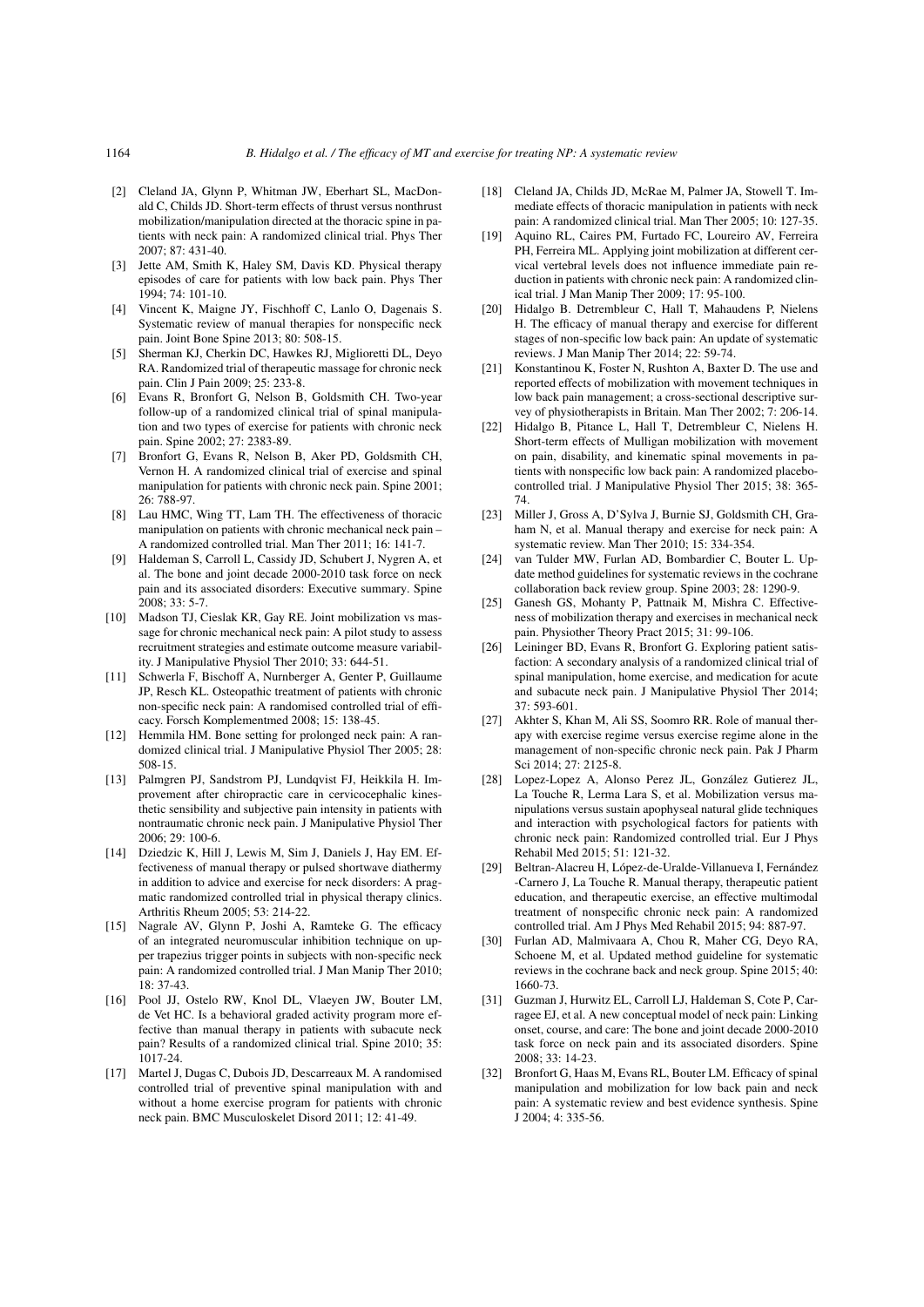- <span id="page-16-4"></span>[33] Cleland JA, Fritz JM, Kulig K, Davenport TE, Eberhart S, Magel J, et al. Comparison of the effectiveness of three manual physical therapy techniques in a subgroup of patients with low back pain who satisfy a clinical prediction rule: A randomized clinical trial. Spine 2009; 34: 2720-9.
- <span id="page-16-0"></span>[34] Di Fabio RP. Efficacy of manual therapy. Phys Ther 1992; 72: 853-64.
- <span id="page-16-1"></span>[35] Bronfort G. Spinal manipulation: Current state of research and its indications. Neurol Clin 1999; 17: 91-111.
- <span id="page-16-2"></span>[36] Mulligan B. "Nags", "Snags", "MWMS" etc. 4 ed. Welligton, New Zealand: Plane View Services Ltd; 1999.
- <span id="page-16-3"></span>[37] Hing W, Hall T, Rivett D, Vicenzino B, Mulligan B. The mulligan concept of manual therapy. Elsevier, Australia 2015; 1- 489.
- <span id="page-16-5"></span>[38] Demoulin C, Depas Y, Vanderthommen M, Henrotin Y, Wolfs S, Cagnie B, Hidalgo B. Orthopaedic manual therapy: Definition, characteristics and update on the situation in Belgium. Rev Med Liège 2017; 72: 126-31.
- [39] Niemisto L, Lahtinen-Suopanki T, Rissanen P, Lindgren KA, Sarna S, Hurri H. A randomized trial of combined manipulation, stabilizing exercises, and physician consultation compared to physician consultation alone for chronic low back pain. Spine 2003; 28: 2185-91.
- [40] Kent P, Mjosund HL, Petersen DH. Does targeting manual therapy and/or exercise improve patient outcomes in nonspecific low back pain? A systematic review. BMC Med 2010; 8(22): 1-15.
- <span id="page-16-6"></span>[41] Waddell G, Phillips RB. The back pain revolution. In: Churchill Livingstone Edinburgh 2000; 1-480.
- <span id="page-16-7"></span>[42] Puentedura EJ, Landers MR, Cleland JA, Mintken PE, Huijbregts P, Fernandez-de-Las-Penas C. Thoracic spine thrust manipulation versus cervical spine thrust manipulation in patients with acute neck pain: A randomized clinical trial. J Orthop Sports Phys Ther 2011; 41: 208-20.
- <span id="page-16-8"></span>[43] Gonzalez-Iglesias J, Fernandez-de-las-Penas C, Cleland JA, Gutierrez-Vega R. Thoracic spine manipulation for the management of patients with neck pain: A randomized clinical trial. J Orthop Sports Phys Ther 2009; 39: 20-7.
- <span id="page-16-9"></span>[44] Blikstad A, Gemmell H. Immediate effect of activator trigger point therapy and myofascial band therapy on non-specific neck pain in patients with upper trapezius trigger points compared to sham ultrasound: A randomised controlled trial. Clinical Chiropractic 2008; 11: 23-29.
- <span id="page-16-10"></span>[45] Gemmell H, Miller P, Nordstrom H. Immediate effect of ischaemic compression and trigger point pressure release on neck pain and upper trapezius trigger points: A randomised controlled trial. Clinical Chiropractic 2008; 11: 30-36.
- <span id="page-16-11"></span>[46] Bronfort G, Evans R, Anderson AV, Svendsen KH, Bracha Y, Grimm RH. Spinal manipulation, medication, or home exercise with advice for acute and subacute neck pain: A randomized trial. Ann Intern Med 2012; 156: 1-10.
- <span id="page-16-20"></span>[47] Cherkin DC, Deyo RA, Street JH, Hunt M, Barlow W. Pitfalls of patient education. Limited success of a pogam fo back pain in primary care. Spine 1996; 21: 345-55.
- <span id="page-16-12"></span>[48] Masaracchio M, Cleland JA, Hellman M, Hagins M. Shortterm combined effects of thoracic spine thrust manipulation and cervical spine nonthrust manipulation in individuals with mechanical neck pain: A randomized clinical trial. J Orthop Sports Phys Ther 2013; 43: 118-27.
- <span id="page-16-13"></span>[49] Izquierdo Perez H, Alonso Perez JL, Gil Martinez A, La Touche R, Lerma-Lara S, Commeaux Gonzalez N, et al. Is one better than another? A randomized clinical trial of manual therapy for patients with chronic neck pain. Man Ther 2014; 19: 215-21.
- <span id="page-16-14"></span>[50] Lopez-Lopez A, Alonso Perez JL, Gonzalez Gutierez JL, La Touche R, Lerma Lara S, Izquierdo H, et al. Mobilization versus manipulations versus sustain appophyseal natural glide techniques and interaction with psychological factors for patients with chronic neck pain: Randomized control Trial. Eur J Phys Rehabil Med 2015; 51: 121-32.
- <span id="page-16-15"></span>[51] Saavedra-Hernandez M, Castro-Sanchez AM, Arroyo-Morales M, Cleland JA, Lara-Palomo IC, Fernandez-de-Las-Penas C. Short-term effects of kinesio taping versus cervical thrust manipulation in patients with mechanical neck pain: A randomized clinical trial. J Orthop Sports Phys Ther 2012;  $42.724-30.$
- <span id="page-16-16"></span>[52] Martinez-Segura R, De-la-Lave-Rincon AI, Ortega-Santiago R, Cleland JA, Fernandez-de-Las-Penas C. Immediate changes in widespread pressure pain sensitivity, neck pain, and cervical range of motion after cervical or thoracic thrust manipulation in patients with bilateral chronic mechanical neck pain: A randomized clinical trial. J Orthop Sports Phys Ther 2012; 42: 806-14.
- <span id="page-16-17"></span>[53] Kanlayanaphotporn R, Chiradejnant A, Vachalathiti R. The immediate effects of mobilization technique on pain and range of motion in patients presenting with unilateral neck pain: A randomized controlled trial. Arch Phys Med Rehabil 2009; 90: 187-92.
- <span id="page-16-18"></span>[54] Schomacher J. The effect of an analgesic mobilization technique when applied at symptomatic or asymptomatic levels of the cervical spine in subjects with neck pain: A randomized controlled trial. J Man Manip Ther 2009; 17: 101-8.
- <span id="page-16-19"></span>[55] Evans R, Bronfort G, Schulz C, Maiers M, Bracha Y, Svendsen K, et al. Supervised exercise with and without spinal manipulation performs similarly and better than home exercise for chronic neck pain: A randomized controlled trial. Spine 2012; 37: 903-14.
- <span id="page-16-21"></span>[56] Gross A, Miller J, D'Sylva J, Burnie SJ, Goldsmith CH, Graham N, et al. Manipulation or mobilisation for neck pain: A Cochrane Review. Man Ther 2010; 15: 315-33.
- <span id="page-16-22"></span>[57] Hurwitz EL, Morgenstern H, Vassilaki M, Chiang LM. Adverse reactions to chiropractic treatment and their effects on satisfaction and clinical outcomes among patients enrolled in the UCLA Neck Pain Study. J Manipulative Physiol Ther 2004; 27: 16-25.
- <span id="page-16-23"></span>[58] Carnes D, Mars TS, Mullinger B, Froud R, Underwood M. Adverse events and manual therapy: A systematic review. Man Ther 2010; 15: 355-63.
- [59] Cagnie B, Vinck E, Beernaert A, Cambier D. How common are side effects of spinal manipulation and can these side effects be predicted? Man Ther 2004; 9: 151-6.
- [60] Paanalahti K, Holm LW, Nordin M, Asker M, Lyander J, Skillgate E. Adverse events after manual therapy among patients seeking care for neck and/or back pain: A randomized controlled trial. BMC Musculoskelet Disord 2014; 15: 77.
- [61] Thomas LC, Rivett DA, Attia JR, Levi CR. Risk factors and clinical presentation of craniocervical arterial dissection: A prospective study. BMC Musculoskelet Disord 2012; 13: 164.
- [62] Kerry R, Taylor AJ, Mitchell J, McCarthy C, Brew J. Manual therapy and cervical arterial dysfunction, directions for the future: A clinical perspective. J Man Manip Ther 2008; 16: 39-48.
- [63] Cassidy JD, Bronfort G, Hartvigsen J. Should we abandon cervical spine manipulation for mechanical neck pain? No. BMJ 2012; 344: 3680.
- [64] Wand BM, Heine PJ, O'Connell NE. Should we abandon cervical spine manipulation for mechanical neck pain? Yes. BMJ 2012; 344: 3679.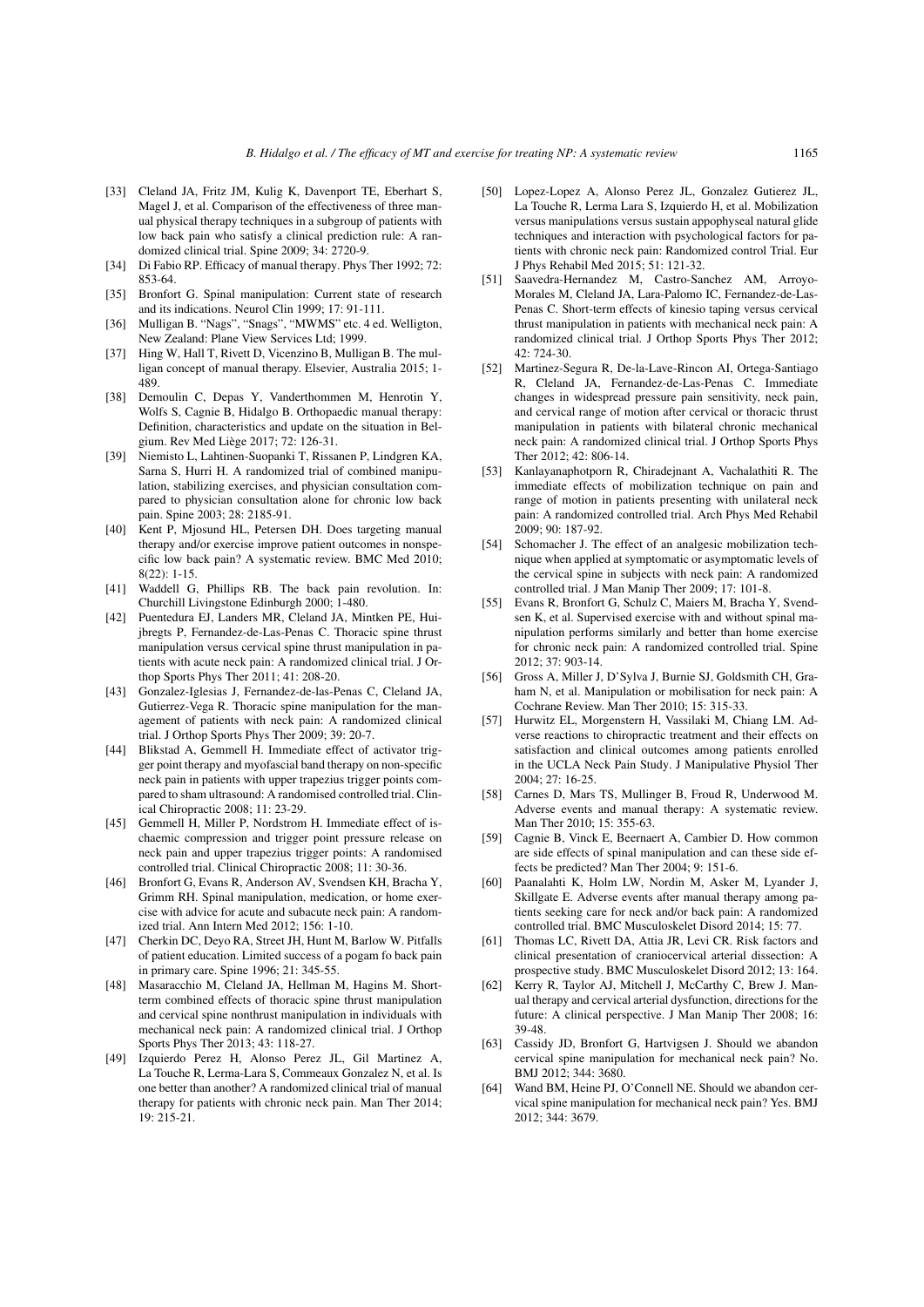- <span id="page-17-0"></span>[65] Haldeman S, Kohlbeck FJ, McGregor M. Stroke, cerebral artery dissection, and cervical spine manipulation therapy. J Neurol 2002; 249: 1098-104.
- <span id="page-17-1"></span>[66] Thomas LC. Cervical arterial dissection: An overview and implications for manipulative therapy practice. Man Ther 2016 Feb; 21: 2-9.
- <span id="page-17-2"></span>[67] Ford JJ, Hahne AJ. Complexity in the physiotherapy management of low back disorders: Clinical and research implications. Man Ther 2013; 18: 438-42.
- <span id="page-17-4"></span>[68] Foster NE, Hill JC, O'Sullivan P, Hancock M. Stratified models of care. Best Pract Res Clin Rheumatol 2013; 27: 649-61.
- <span id="page-17-5"></span>[69] Dewitte V, Beernaert A, Vanthillo B, Barbe T, Danneels L, Cagnie B. Articular dysfunction patterns in patients with mechanical neck pain: A clinical algorithm to guide specific mobilization and manipulation techniques. Man Ther 2014; 19: 2-9.
- [70] Jones M, Edwards I, Gifford L. Conceptual models for implementing biopsychosocial theory in clinical practice. Man Ther 2002; 7: 2-9.
- <span id="page-17-3"></span>[71] Hidalgo B. Evidence based orthopaedic manual therapy for patients with non-secific low back pain: An integrative approach. J Back Musculoskelet Rehabil 2016; 29: 231-9.

# Appendix 1

Classification of outcome measures and Cochrane Collaboration Back Review Group (CCBRG) Levels of evidence for evaluating interventions [\[24,](#page-15-21)[30\]](#page-15-22)

| Outcome                | Validated assessment tools                     |
|------------------------|------------------------------------------------|
| measures               |                                                |
| Pain                   | Visual analogue scale (VAS) and numerical-     |
|                        | pain-rating-scale (NPRS) pressure pain thresh- |
|                        | olds (PPT)                                     |
| Functional             | Neck-Disability-Index (NDI), Fear-Avoidance-   |
| disabilities           | Belief-Questionnaire (FABQ), the Northwick-    |
|                        | Neck-Pain-Questionnaire (NPQ), the cervical-   |
|                        | Range-Of-Motion (CROM)                         |
| Overall-health         | Short-form-health-survey (SF-36)               |
| improvement            |                                                |
| <b>Ouality of life</b> | Adverse events                                 |
| Overall level of       | Conditions description                         |
| evidence               |                                                |
| Strong                 | Consistent findings from multiple high quality |
|                        | trials (level A) $(n \ge 3)$                   |
| Moderate               | Consistent findings among multiple moderate    |
|                        | quality (level B) and/or one level A           |
| Limited                | One level B                                    |
| Conflicting            | Inconsistent findings among multiple trials    |
| No evidence            | No trials                                      |
| Search strategy        | "Manual-Therapy" was used as a free-term       |
| in MEDLINE             | in MeSH (MEDLINE). "Musculoskeletal-           |
|                        | Manipulations" was the result of the MeSH      |
|                        | heading terms, we added "Neck-Pain" to         |
|                        | the MEDLINE search box as follows:             |
|                        | "Musculoskeletal-Manipulation" [Mesh] and      |
|                        | "Neck-Pain" [Mesh] and ("human" [MeSH-         |
|                        | Terms] and ("male" [MeSH-Terms] or "fe-        |
|                        | male" [MeSH-Terms]) and Randomized-            |
|                        | Controlled-Trial [ptyp] and English [lang]     |
|                        | and "adult" [MeSH-Terms] and "2000/01/01"      |
|                        | [PDat]: "2015/12/31"[PDat])                    |

#### Risk of bias assessment

*Criteria list for methodological quality assessment from Cochrane Collaboration Back Review Group*

- A: Was the method of randomization adequate? Yes/ No/Don't know.
- B: Was the treatment allocation concealed? Yes/No/ Don't know.
- C: Were the groups similar at baseline regarding the most important prognostic indicators? Yes/No/ Don't know.
- D: Was the patient blinded to the intervention? Yes/No/Don't know.
- E: Was the care provider blinded to the intervention? Yes/No/Don't know.
- F: Was the outcome assessor blinded to the intervention? Yes/No/Don't know.
- G: Were cointerventions avoided or similar? Yes/ No/Don't know.
- H: Was the compliance acceptable in all groups? Yes/No/Don't know.
- I: Was the dropout rate described and acceptable? Yes/No/Don't know.
- J: Was the timing of the outcome assessment in all groups similar? Yes/No/Don't know.
- K: Did the analysis include an intention-to-treat analysis? Yes/No/Don't know.

# *Operationalization of the criteria list*

- A: A random (unpredictable) assignment sequence. Examples of adequate methods are computer generated random number table and use of sealed opaque envelopes. Methods of allocation using date of birth, date of admission, hospital numbers, or alternation should not be regarded as appropriate.
- B: Assignment generated by an independent person not responsible for determining the eligibility of the patients. This person has no information about the persons included in the trial and has no influence on the assignment sequence or on the decision about eligibility of the patient.
- C: In order to receive a "yes," groups have to be similar at baseline regarding demographic factors, duration and severity of complaints, percentage of patients with neurologic symptoms, and value of main outcome measure(s).
- D: The reviewer determines if enough information about the blinding is given in order to score a "yes".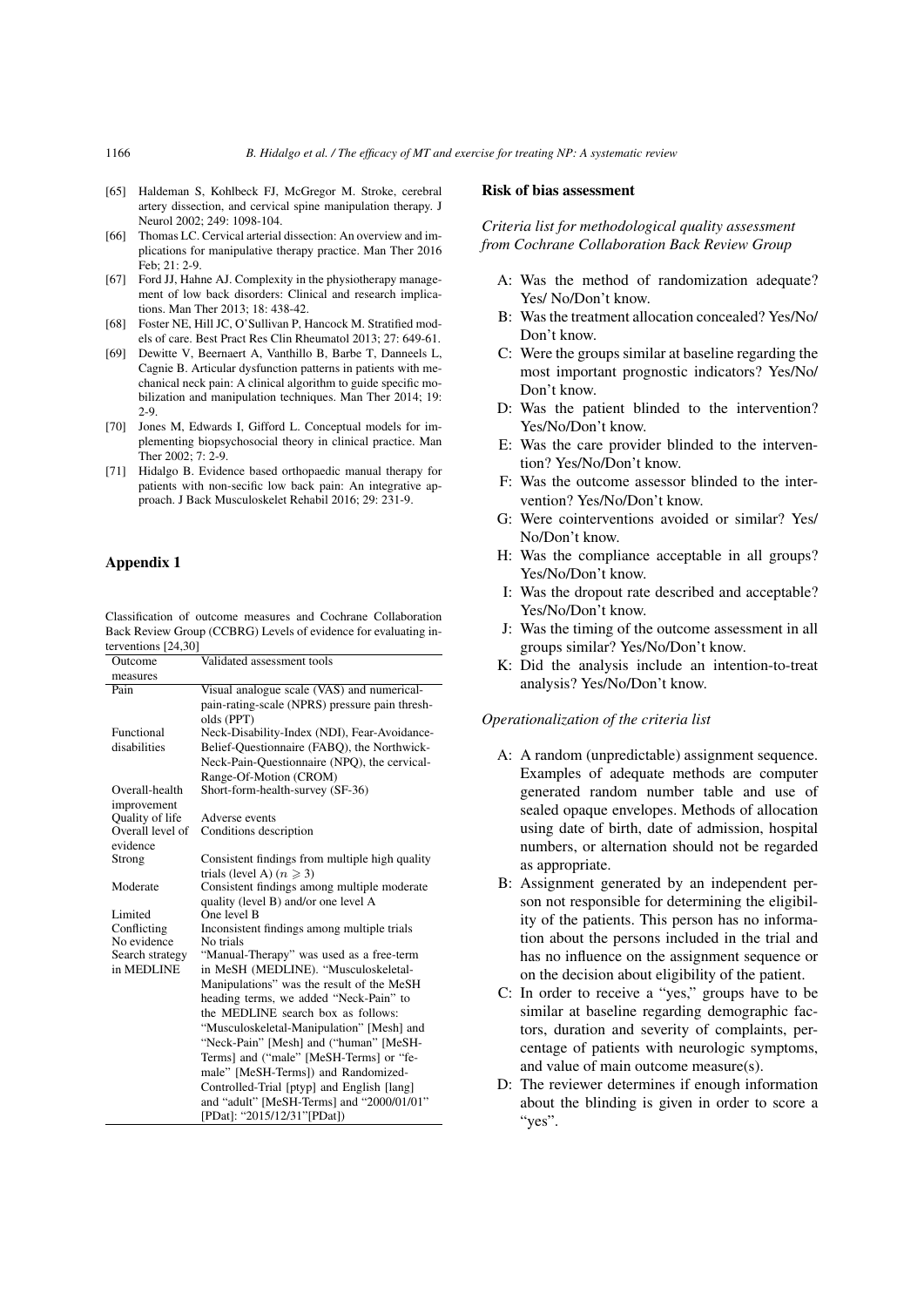- E: The reviewer determines if enough information about the blinding is given in order to score a "yes".
- F: The reviewer determines if enough information about the blinding is given in order to score a "yes".
- G: Cointerventions should either be avoided in the trial design or similar between the index and control groups.
- H: The reviewer determines if the compliance to the interventions is acceptable, based on the reported intensity, duration, number and frequency of sessions for both the index intervention and control intervention(s).
- I: The number of participants who were included in the study but did not complete the observation period or were not included in the analysis must be described and reasons given. If the percentage of withdrawals and dropouts does not exceed 20% for short-term follow-up and 30% for longterm follow-up and does not lead to substantial bias a "yes" is scored. (N.B. these percentages are arbitrary, not supported by literature).
- J: Timing of outcome assessment should be identical for all intervention groups and for allimportant outcome assessments.
- K: All randomized patients are reported/analyzed in the group they were allocated to by randomization for the most important moments of effect measurement (minus missing values) irrespective of noncompliance and cointerventions.

# Appendix 2

| Studies that only confirmed previous evidence (not included in Ta- |  |  |
|--------------------------------------------------------------------|--|--|
| ble 3) $(1)$ and studies that have been excluded from the SR $(2)$ |  |  |

| $\sim$ $\sim$ $/$ $\sim$ $/$ and statics | $\cdots$         |                 |                                                                        |
|------------------------------------------|------------------|-----------------|------------------------------------------------------------------------|
|                                          |                  |                 | (1) Authors, journals and quality score of included studies that       |
| confirmed previous evidences             |                  |                 |                                                                        |
| Llamas-                                  | Level B (7/11    | Madson et al.   | Level B $(8/11)$                                                       |
| Ramos et al.                             | cochrane-list)   | 2012            | cochrane-list)                                                         |
| 2014                                     |                  |                 |                                                                        |
| Salom-                                   | Level B $(8/11)$ | Leaver et al.   | Level B (8/11                                                          |
| Moreno et al.<br>2014                    | cochrane-list)   | 2010            | cochrane-list)                                                         |
| Saavedra-                                | Level A $(9/11)$ | Cleland et al.  | Level B $(8/11)$                                                       |
| Hernandez et                             | cochrane-list)   | 2007            | cochrane-list)                                                         |
| al. 2013                                 |                  |                 |                                                                        |
| Suvarnnato et                            | Level B $(8/11)$ | Dziedzic et al. | Level A (9/11                                                          |
| al. 2013                                 | cochrane-list)   | 2005            | cochrane-list)                                                         |
| Saayman et al.                           | Level B $(8/11)$ |                 |                                                                        |
| 2011                                     | cochrane-list)   |                 |                                                                        |
|                                          |                  |                 | (2) Authors, journals and quantitative and/or qualitative criteria for |
| reason of exclusion                      |                  |                 |                                                                        |
| Beltran-                                 | 6/11             | Zaproudina et   | 5/11                                                                   |
| Alacreu et al.                           | cochrane-list    | al. 2007        | cochrane-list                                                          |
| 2015                                     |                  |                 |                                                                        |
| Snodgrass et                             | Mixed popu-      | Ylinen et al.   | 6/11                                                                   |
| al. 2014                                 | lation           | 2007            | cochrane-list                                                          |
| Lluch et al.                             | Mixed popu-      | Martinez-       | Mixed popu-                                                            |
| 2014                                     | lation           | Segura 2006     | lation                                                                 |
| Vernon et al.                            | Mixed popu-      | Hoving et al.   | Mixed popu-                                                            |
| 2013                                     | lation           | 2006            | lation                                                                 |
| Dunning et al.                           | Mixed popula-    | Palmgren et     | 5/11                                                                   |
| 2012                                     | $tion + mixed$   | al. 2006        | cochrane-list                                                          |
|                                          | states           |                 |                                                                        |
| Martel et al.                            | Mixed states     | Cleland et al.  | Mixed popu-                                                            |
| 2011                                     |                  | 2005            | lation                                                                 |
| Escortell-                               | Mixed popu-      | McReynolds      | 6/11                                                                   |
| Mayor et al.                             | lation           | et al. 2005     | cochrane-list                                                          |
| 2011                                     |                  |                 |                                                                        |
| Boyles et al.                            | Mixed popu-      | Evans et al.    | Mixed states                                                           |
| 2010                                     | lation           | 2003            |                                                                        |
| Groeneweg et                             | Mixed popu-      | Hurwitz et al.  | Mixed popu-                                                            |
| al. 2010                                 | lation           | 2002            | lation                                                                 |
| Kanlayana-                               | Mixed popu-      | Hoving et al.   | Mixed popu-                                                            |
| photporn et al.                          | lation           | 2002            | lation                                                                 |
| 2010                                     |                  |                 |                                                                        |
| Mansilla-                                | 5/11             | Wood et al.     | Mixed popu-                                                            |
| Ferragut et al.                          | cochrane-list    | 2001            | lation                                                                 |
| 2009                                     |                  |                 |                                                                        |
| Strunk et al.                            | Mixed popu-      | Van Schalk-     | Mixed popu-                                                            |
| 2009                                     | lation           | wyk et al.      | lation                                                                 |
|                                          |                  | 2000            |                                                                        |
| Walker et al.                            | Mixed popula-    | Hanten et al.   | Mixed popu-                                                            |
| 2008                                     | $tion + mixed$   | 2000            | lation                                                                 |
|                                          | states           |                 |                                                                        |
| Häkkinen et                              | Mixed popu-      | Ali A et al.    | 6/11                                                                   |
| al. 2007                                 | lation           | 2014            | cochrane-list                                                          |
|                                          |                  |                 |                                                                        |
|                                          |                  |                 | and mixed                                                              |
|                                          |                  |                 | population                                                             |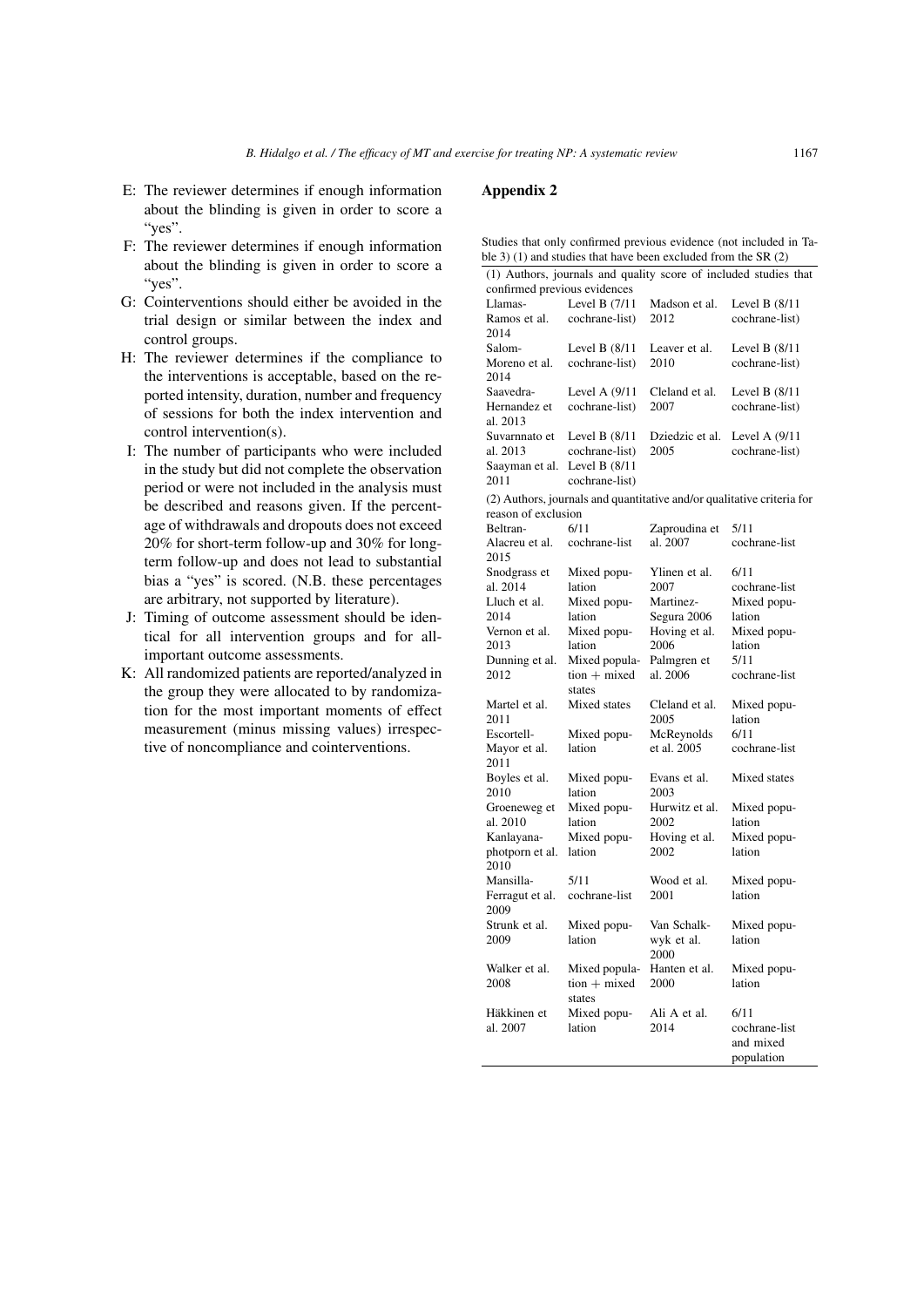#### References

- Llamas-Ramos R, Pecos-Martin D, Gallego-Izquierdo T, Llamas-Ramos I, Plaza-Manzano G, Ortega-SantiagoR, et al. Comparison of the short-term outcomes between trigger point dry needling and trigger point manual therapy for the management of chronic mechanical neck pain: a randomized clinical trial. J Orthop Sports Phys Ther 2014; 44: 852-61.
- Madson TJ, Cieslak KR, Gay RE. Joint mobilization vs massage for chronic mechanical neck pain: a pilot study to assess recruitment strategies and estimate outcome measure variability. J Manipulative Physiol Ther 2010; 33: 644-51.
- Salom-Moreno J, Ortega-Santiago R, Cleland JA, Palacios-Cena M, Truyols-Dominguez S, Fernandez-de-las-Penas C. Immediate changes in neck pain intensity and widespread pressure pain sensitivity in patients with bilateral chronic mechanical neck pain: a randomized controlled trial of thoracic thrust manipulation vs non-thrust mobilization. J Manipulative Physiol Ther 2014; 37: 312-9.
- Leaver AM, Maher CG, Herbert RD, Latimer J, McAuley JH, Jull G, et al. A randomized controlled trial comparing manipulation with mobilization for recent onset neck pain. Arch Phys Med Rehabil 2010; 91: 1313-8.
- Saavedra-Hernandez M, Arroyo-Morales M, Cantarero-Villanueva I, Fernandez-Lao C, Castro-Sanchez AM, Puentedura EJ, et al. Short-term effects of spinal thrust joint manipulation in patients with chronic neck pain: a randomized clinical trial. Clin Rehabil 2013; 27: 504-12.
- Cleland JA, Glynn P, Whitman JM, Eberhart SL, MacDonald C, Childs JD. Short-term effects of thrust versus nonthrust mobilization/manipulation directed at the thoracic spine in patients with neck pain: a randomized clinical trial. Phys Ther 2007; 87: 431-40.
- Suvarnnato T, Puntumetakul R, Kaber D, Boucaut R, Boonphakob Y, Arayawichanon P, et al. The effects of thoracic manipulation versus mobilization for chronic neck pain: a randomized controlled trial pilot study. J Phys Ther Sci 2013; 25: 865-71.
- Dziedzic K, Hill J, Lewis M, Sim J, Daniels J, Hay EM. Effectiveness of manual therapy or pulsed shortwave diathermy in addition to advice and exercise for neck disorders: a pragmatic randomized controlled trial in physical therapy clinics. Arthritis Rheum 2005; 53: 214-22.
- Saayman L, Hay C, Abrahamse H. Chiropractic manipulative therapy and low-level laser therapy in the management of cervical facet dysfunction: a randomized controlled study. J Manipulative Physiol Ther 2011; 34: 153-63.
- Zaproudina N, Hanninen OO, Airaksinen O. Effectiveness of traditional bone setting in chronic neck pain: randomized clinical trial. J Manipulative Physiol Ther 2007; 30: 432-7.
- Snodgrass SJ, Rivett DA, Sterling M, Vicenzino B. Dose optimization for spinal treatment effectiveness: a randomized controlled trial investigating the effects of high and low mobilization forces in patients with neck pain. J Orthop Sports Phys Ther 2014; 44: 141-52.
- Ylinen J, Kautiainen H, Wiren K, Hakkinen A. Stretching exercises vs manual therapy in treatment of chronic neck pain: a randomized, controlled cross-over trial. J Rehabil Med 2007; 39: 126- 32.
- Lluch E, Schomacher J, Gizzi L, Petzke F, Seegar D, Falla D. Immediate effects of active cranio-cervical flexion exercise versus passive mobilisation of the upper cervical spine on pain and performance on the cranio-cervical flexion test. Man Ther 2014; 19: 25-31.
- Martinez-Segura R, Fernandez-de-las-Penas C, Ruiz-Saez M, Lopez-Jimenez C, Rodriguez-Blanco C. Immediate effects on neck pain and active range of motion after a single cervical high-velocity low-amplitude manipulation in subjects presenting with mechanical neck pain: a randomized controlled trial. J Manipulative Physiol Ther 2006; 29: 511-7.
- Vernon H, Triano JT, Soave D, Dinulos M, Ross K, Tran S. Retention of blinding at follow-up in a randomized clinical study using a sham-control cervical manipulation procedure for neck pain: secondary analyses from a randomized clinical study. J Manipulative Physiol Ther 2013; 36: 522-6.
- Hoving JL, de Vet HC, Koes BW, Mameren H, Deville WL, van der Windt DA, et al. Manual therapy, physical therapy, or continued care by the general practitioner for patients with neck pain: long-term results from a pragmatic randomized clinical trial. Clin J Pain 2006: 22: 370-7.
- Dunning JR, Cleland JA, Waldrop MA, Arnot CF, Young IA, Turner M, et al. Upper cervical and upper thoracic thrust manipulation versus nonthrust mobilization in patients with mechanical neck pain: a multicenter randomized clinical trial. J Orthop Sports Phys Ther 2012; 42: 5-18.
- Palmgren PJ, Sandstrom PJ, Lundqvist FJ, Heikkila H. Improvement after chiropractic care in cervicocephalic kinesthetic sensibility and subjective pain intensity in patients with nontraumatic chronic neck pain. J Manipulative Physiol Ther 2006; 29: 100- 6.
- Martel J, Dugas C, Dubois JD, Descarreaux M. A randomised controlled trial of preventive spinal manipulation with and without a home exercise program for patients with chronic neck pain. BMC Musculoskelet Disord 2011; 12: 41.
- Cleland JA, Childs JD, McRae M, Palmer JA, Stowell T. Immediate effects of thoracic manipulation in patients with neck pain: a randomized clinical trial. Man Ther 2005; 10: 127-35.
- Escortell-Mayor E, Riesgo-Fuertes R, Garrido-Elustondo S, Asunsolo-Del Barco A, Diaz-Pulido B, Blanco-Diaz M, et al. Primary care randomized clinical trial: manual therapy effectiveness in comparison with TENS in patients with neck pain. Man Ther 2011; 16: 66-73.
- McReynolds TM, Sheridan BJ. Intramuscular ketorolac versus osteopathic manipulative treatment in the management of acute neck pain in the emergency department: a randomized clinical trial. J Am Osteopath Assoc 2005; 105: 57-68.
- Boyles RE, Walker MJ, Young BA, Strunce J, Wainner RS. The addition of cervical thrust manipulations to a manual physical therapy approach in patients treated for mechanical neck pain: a secondary analysis. J Orthop Sports Phys Ther 2010; 40: 133- 40.
- Evans R, Bronfort G, Bittell S, Anderson AV. A pilot study for a randomized clinical trial assessing chiropractic care, medical care, and self-care education for acute and subacute neck pain patients. J Manipulative Physiol Ther 2003; 26: 403-11.
- Groeneweg R, Kropman H, Leopold H, van Assen L, Mulder J. van Tulder MW, et al. The effectiveness and cost-evaluation of manual therapy and physical therapy in patients with sub-acute and chronic non specific neck pain. Rationale and design of a Randomized Controlled Trial (RCT). BMC Musculoskelet Disord 2010; 11: 14.
- Hurwitz EL, Morgenstern H, Harber P, Kominski GF, Yu F, Adams AH. A randomized trial of chiropractic manipulation and mobilization for patients with neck pain: clinical outcomes from the UCLA neck-pain study. Am J Public Health 2002; 92: 1634-41.
- Kanlayanaphotporn R, Chiradejnant A, Vachalathiti R. Immediate effects of the central posteroanterior mobilization technique on